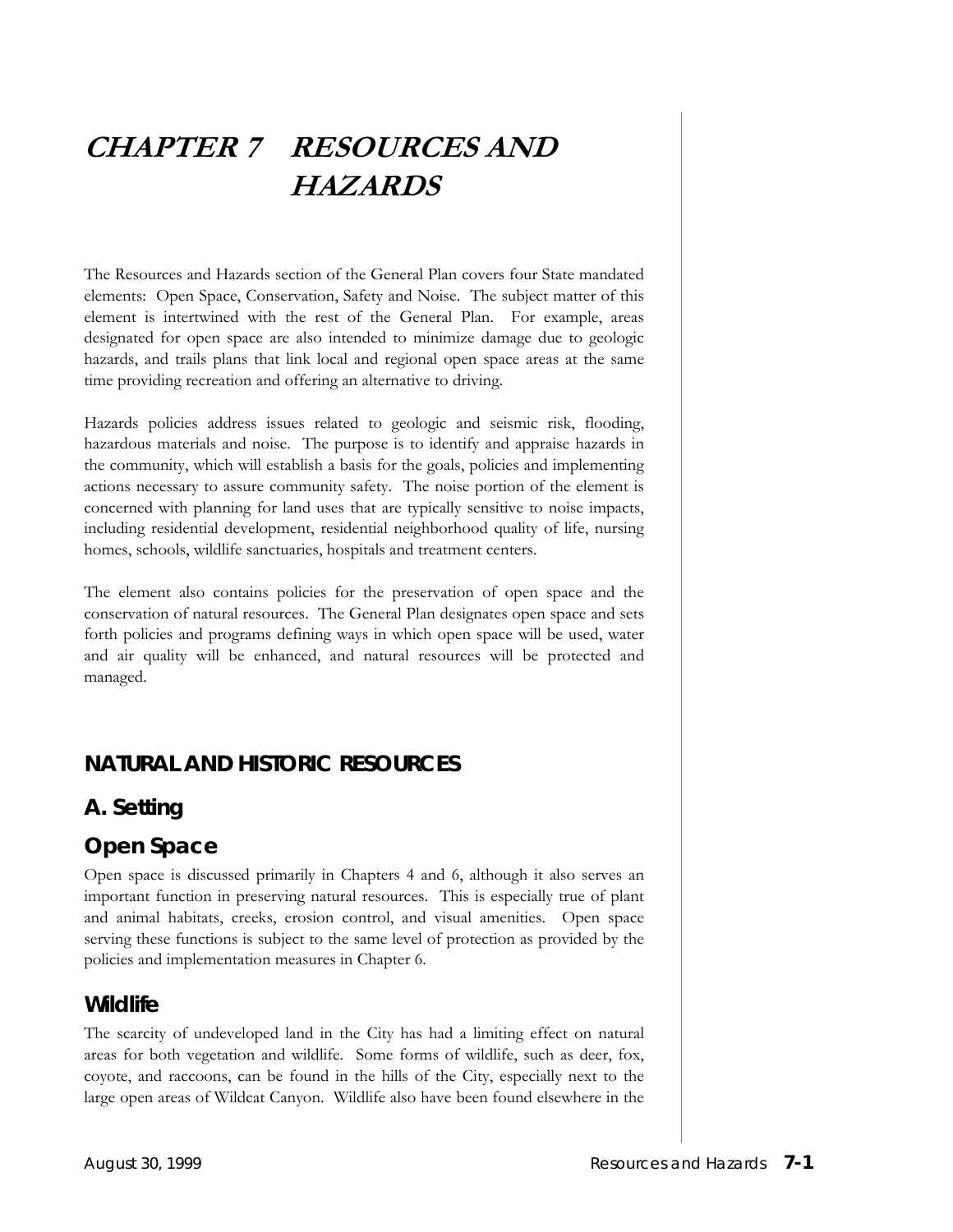City. The natural habitat within the City itself is somewhat limited, although it provides an important part of the character and quality of the community. Some plant and animal species are designated as sensitive because of their overall rarity, endangerment, restricted distribution, and/or unique habitat requirements.

## *Air Quality*

Because ventilation is relatively good, and there is little transport of pollutants into El Cerrito from other upwind urban areas, the pollution potential of El Cerrito is relatively low compared to other parts of the San Francisco Bay Area. However, during periods of light or calm winds, which typically occur in the fall and winter months, El Cerrito and the entire Bay Area are subject to stagnation and poor air quality.

## *Storm Runoff*

The watershed within the city limits is fully urbanized, and relatively little additional runoff is anticipated from new development. There are eight major watersheds that drain through the City of El Cerrito. These watersheds generally drain from the Berkeley Hills along the east border of El Cerrito westward towards the City of Richmond and San Francisco Bay. Runoff from the hills generally drains into intermittent drainageways. These waterways are steep, average six feet in width, and have rocky to cobbly substrates incised into bedrock. Recent improvements to the city's storm drainage system have dramatically improved capacity of the system. El Cerrito has also adopted management guidelines to comply with National Pollution Discharge Elimination System (NPDES) requirements. NPDES is a federal environmental protection program that regulates the discharge of contaminants to surface waters.

## *Historic Resources*

Prehistoric resources typically include chert or obsidian flakes, projectile points, mortars and pestles, and dark, friable soil containing shell and bone, dietary debris, heat-affected rock, or human burials. Prehistoric archaeological sites in Western Contra Costa County are typically located near historical marsh margins, on terraces along watercourses, and at the base of hills near watercourses. Common prehistoric archaeological resources found at such sites include shell middens and bedrock milling stations. The City of El Cerrito is situated to the east of the general zone where shellmounds have been found. Further from the shoreline and upslope, the likelihood of encountering a classic deposit diminishes. Less than five percent of the city has been surveyed for prehistoric resources. There are five recorded prehistoric archaeological sites within El Cerrito's boundaries.

"Historic" resources typically include stone or adobe foundations or walls; structures and remains with square nails; and refuse deposits (often found in old wells and privies). The Office of Historic Preservation has also determined that buildings and structures 45 years and older may be of historic value. There are only a few identified historic properties in the city that are listed in the *State Office of Historic Preservation Historic Properties Directory*, the *Contra Costa County Historic Resources*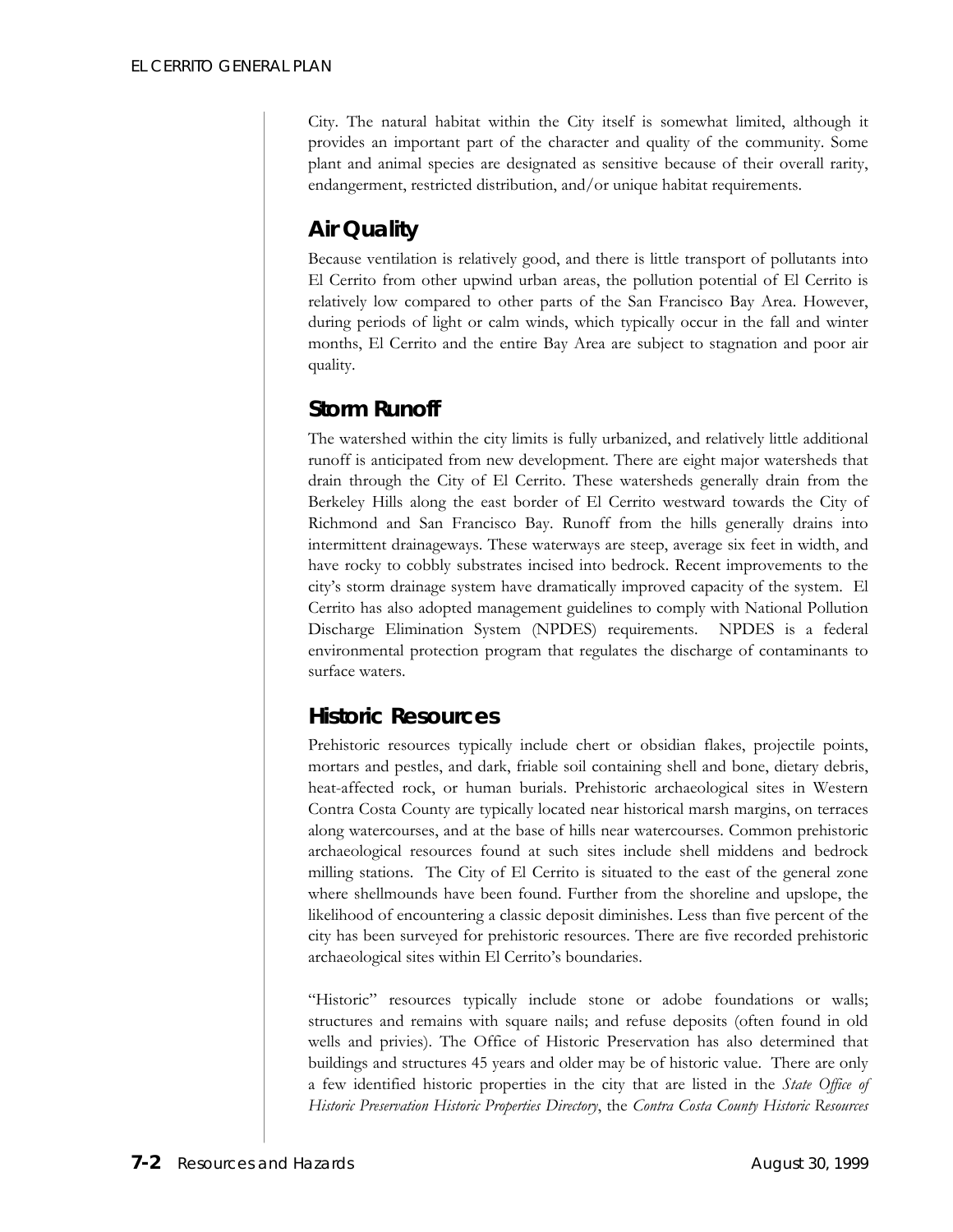*Inventory*, and/or a list of historic buildings identified by the El Cerrito Historical Society. There are no properties in the city listed on the *National Register of Historic Places*.

## **B. Trends**

Open space and natural resources are important to El Cerrito and reflect a variety of important values: ecological, educational, aesthetic, economic and recreational. These values are interwoven throughout the community in numerous ways so that the preservation of these resources is very important to the well being of the City. City policies have preserved open space and natural resource values in combination with protection of public health and safety. Such actions include the designation of the Hillside Natural Area and other open space areas, and preparation of the Hillside Natural Area Vegetation Management Plan. (See Figure 12, Open Space Plan.)

This portion of the General Plan is designed to accomplish two major objectives:

- 1. To identify and protect open space used for the preservation of natural resources and to protect the resources themselves for the benefit of present and future generations.
- 2. To encourage urban growth in those areas where the natural characteristics of the land are most suited to such development, and to protect the public from risks to life and property.

To accomplish these objectives, two types of policies are proposed––one type proposes specific physical changes, or prescribes management policies for a distinct physical area. The other type of policy applies to the entire area, and prescribes management techniques for new development, makes recommendations to other agencies, or suggests efforts to educate the public.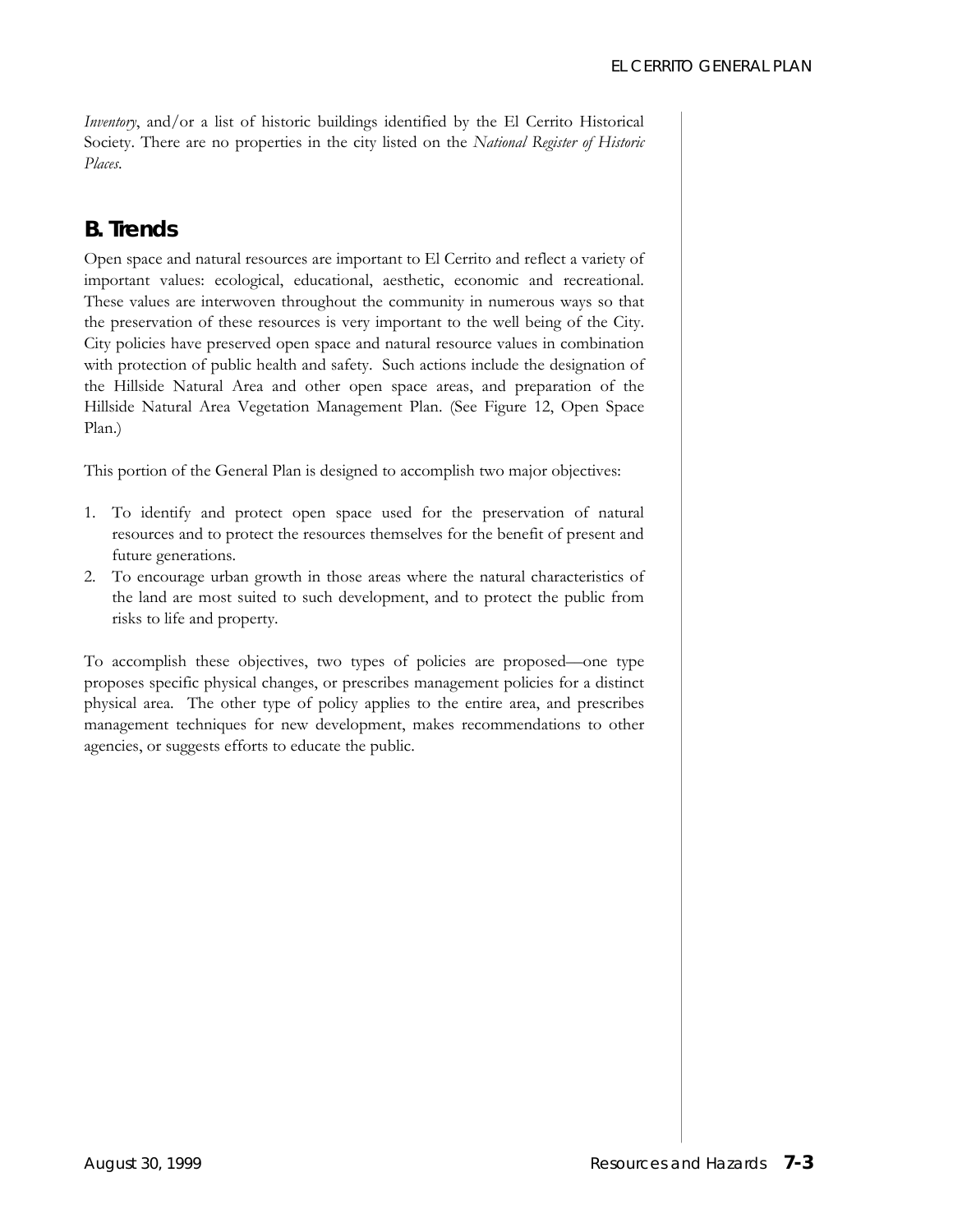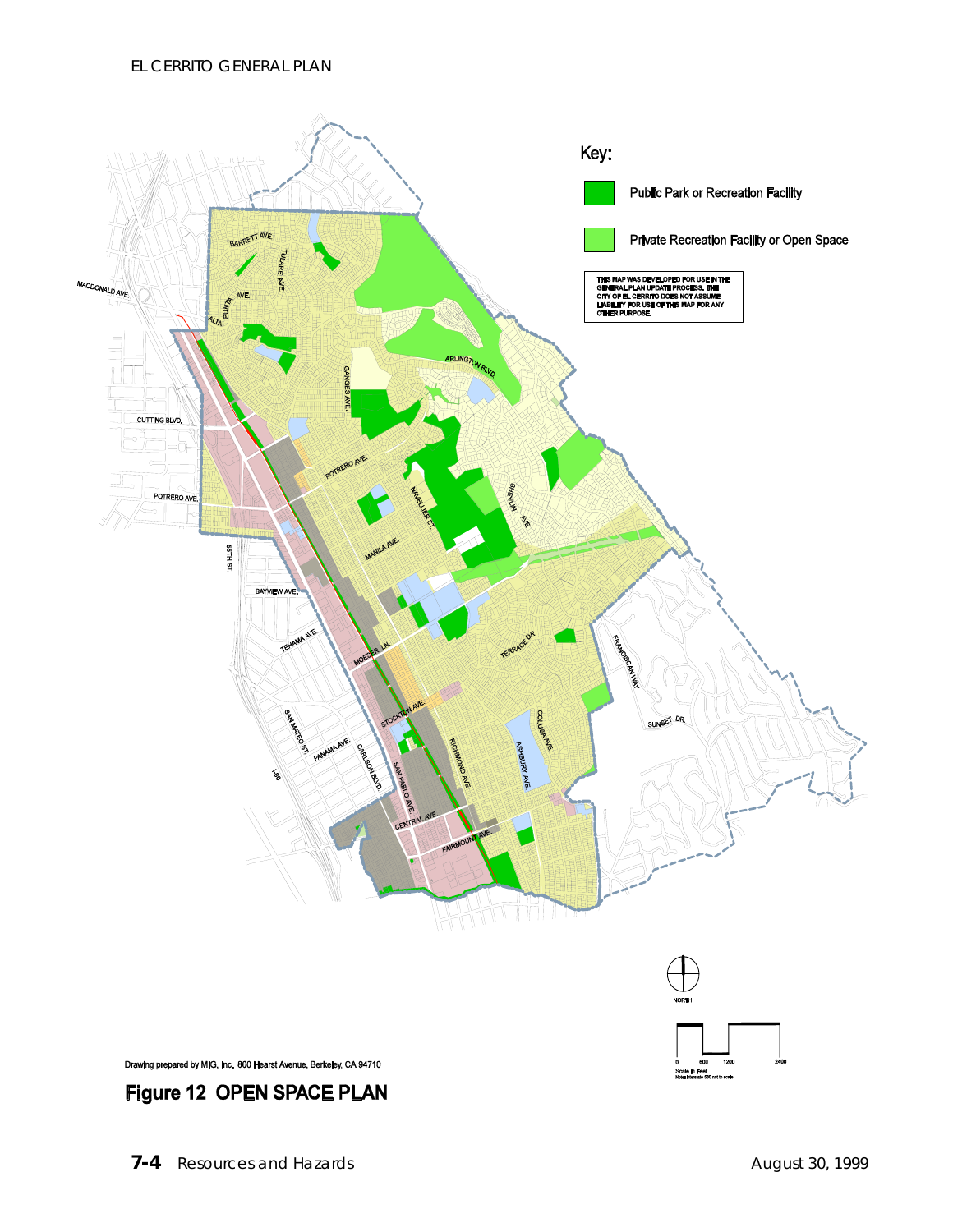## **C. Goals and Policies**

The Implementation Measures associated with each policy are described at the end of this chapter.

**Goal R1: Protected natural resources (important habitat, ecological resources, key visual resources, ridges and ridgelines, creeks and streambanks, steeper slopes, vista points, and major features), and clean air and water.** 

### **Policies Policies Policies Policies Policies Policies Policies Policies Policies Policies Policies Policies Policies Policies Policies Policies Policies Policies Policies Policies P**

- **R1.1 Habitat Protection.** Preserve oak/woodland, riparian vegetation, creeks, native grasslands, wildlife corridors and other important wildlife habitats. Loss of these habitats should be fully offset through creation of habitat of equal value. Compensation rate for habitat re-creation shall be determined by a qualified biologist.
- **R1.2 Rare and Endangered Species.** Limit development in areas that support rare and endangered species. If development of these areas must occur, any loss of habitat should be fully compensated onsite. If off-site mitigation is necessary, it should occur within the El Cerrito planning area whenever possible, and must be accompanied by plans and a monitoring program prepared by a qualified biologist.
- **R1.3 Potential Environmental Impacts.** Encourage development patterns that minimize impacts on the City's biological, visual and cultural resources, and integrate development with open space areas.
- Hillside Natural Area Vegetation Management Plan
- Tree Preservation Ordinance
- Consultation on Fish and Wildlife Impacts
- CEQA
- Hillside Natural Area Vegetation Management Plan
- Open Space Preservation Program
- CEQA
- Tree Preservation **Ordinance**
- Open Space Preservation Program
- Environmental Education Programs
- CEQA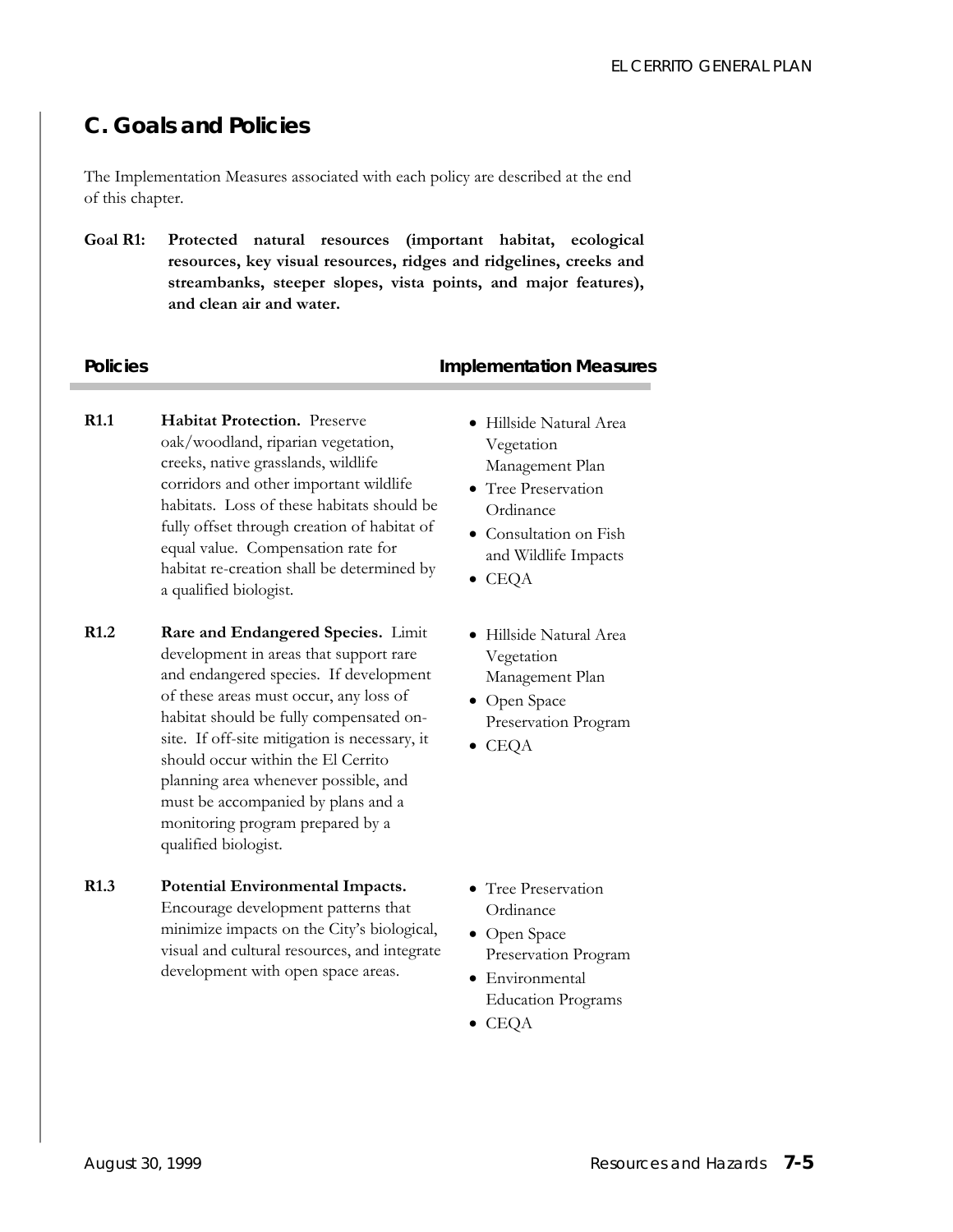**R1.4 Air Quality.** Strive to achieve federal and state air quality standards by managing locally generated pollutants, coordinating with other jurisdictions and implementing measures to limit the increase of automobile trips in El Cerrito and the region. • Air Quality Strategies

**R1.5 Clean Energy Sources.** Support efforts by public and private agencies to develop new sources of energy for all uses, heating and industrial activities as well as transportation that will be non-polluting of our atmosphere.

**R1.6 Runoff Water Quality.** Maintain, at a minimum, the water quality levels established by the Environmental Protection Agency (EPA), implement Clean Water Program and NPDES requirements, and achieve the highest possible level of water quality reasonable for an urban environment in City creeks.

**R1.7 Creek Protection.** Preserve riparian vegetation, protect owners and buyers of property from erosion and flooding, and increase public access to the creeks. Lands adjacent to riparian areas should be protected as public or private permanent open space through dedication or easements.

**R1.8 Creek Improvements.** Accomplish design and improvements along creeks (Cerrito Creek, Baxter Creek, etc.) in consultation and cooperation with creek restoration and design professionals.

• Air Quality Strategies

• Water Quality Strategies

• Riparian and Stream Restoration Programs

• Riparian and Stream Restoration Programs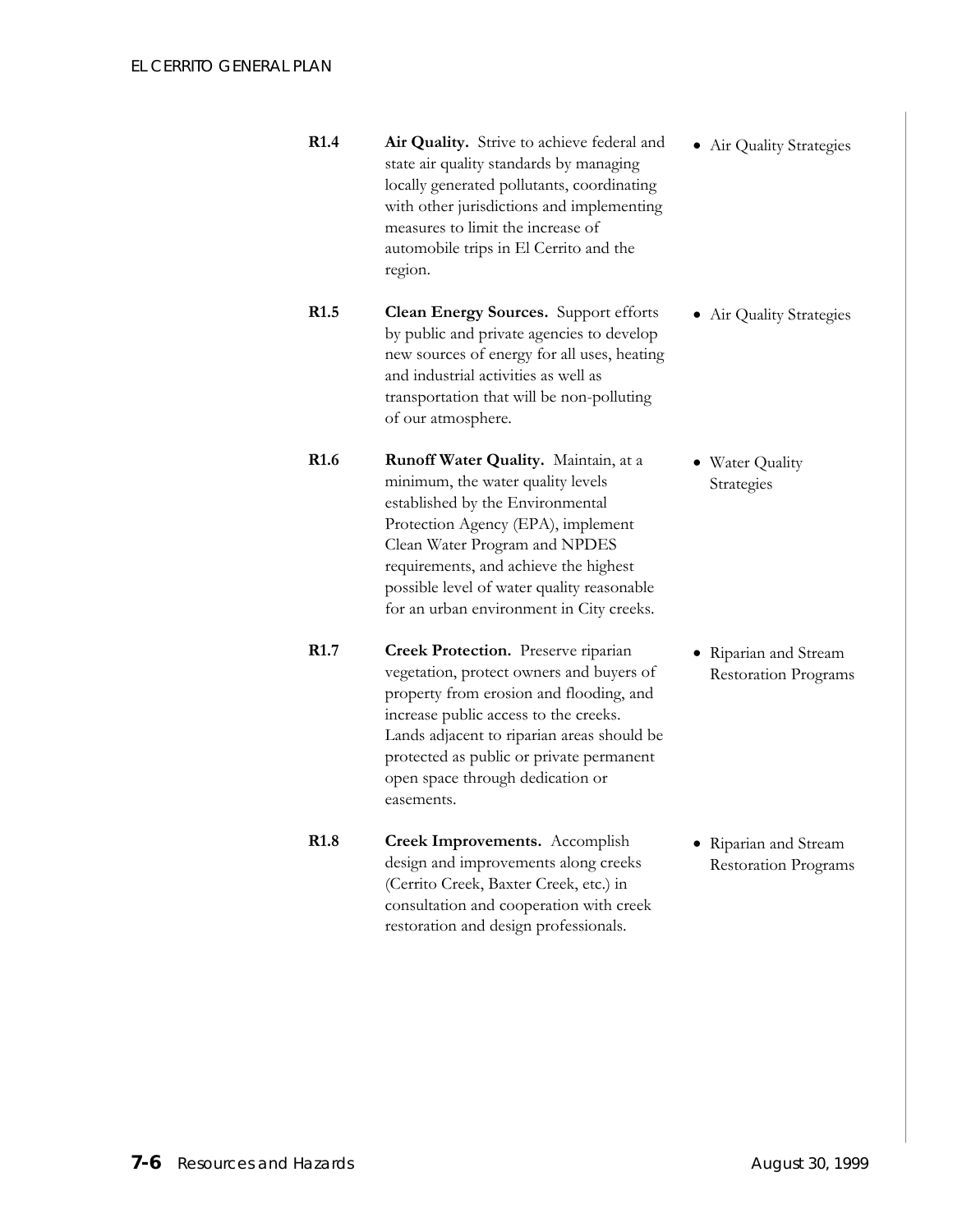**R1.9 Development Near Creeks.** 

For development adjacent to creeks and major drainages, provide adequate building setbacks from creek banks, provision of access easements for creek maintenance purposes and for public access to creekside amenities, and creek improvements such as bank stabilization. Also protect riparian vegetation outside the setback.

- **R1.10 Cerrito Creek and Baxter Creek.** In implementing improvements to Cerrito Creek, follow design objectives established in 1996 by the City Council. Similarly, establish a set of design objectives that are specific to Baxter Creek.
- **R1.11 Native Plant Communities.** Encourage use of native plant species for landscaping in hillside areas, preserve unique plant communities, and use fire-preventive landscaping techniques.
- **R1.12 Ridgelines Protection in East Richmond Heights Area.** Control development on ridges to protect the form of the ridges and, in particular, by restricting development on ridgelines. Natural contours and vegetation on ridgelines should be maintained. Locate and design structures and other public and private improvements so as to minimize cut and fill areas that will impact public views, safety and surrounding uses, and avoid building profiles (silhouettes) being located above the ridgeline when viewed from public streets and designated public access areas.
- **R1.13 View Protection and Vista Points.** Preserve prominent views of visual
	- resources and the bay, and consider visual access and view corridors when reviewing development proposals. Require
- Development Regulations (zoning)
- Development Review
- Creek Ordinance
- CEQA
- City Council Resolution 96-103
- Design Objectives for Baxter Creek
- Creek Ordinance
- Hillside Natural Area Vegetation Management Plan
- Hillside Ordinance
- Open Space Preservation Program
- CEQA

• Open Space Preservation Program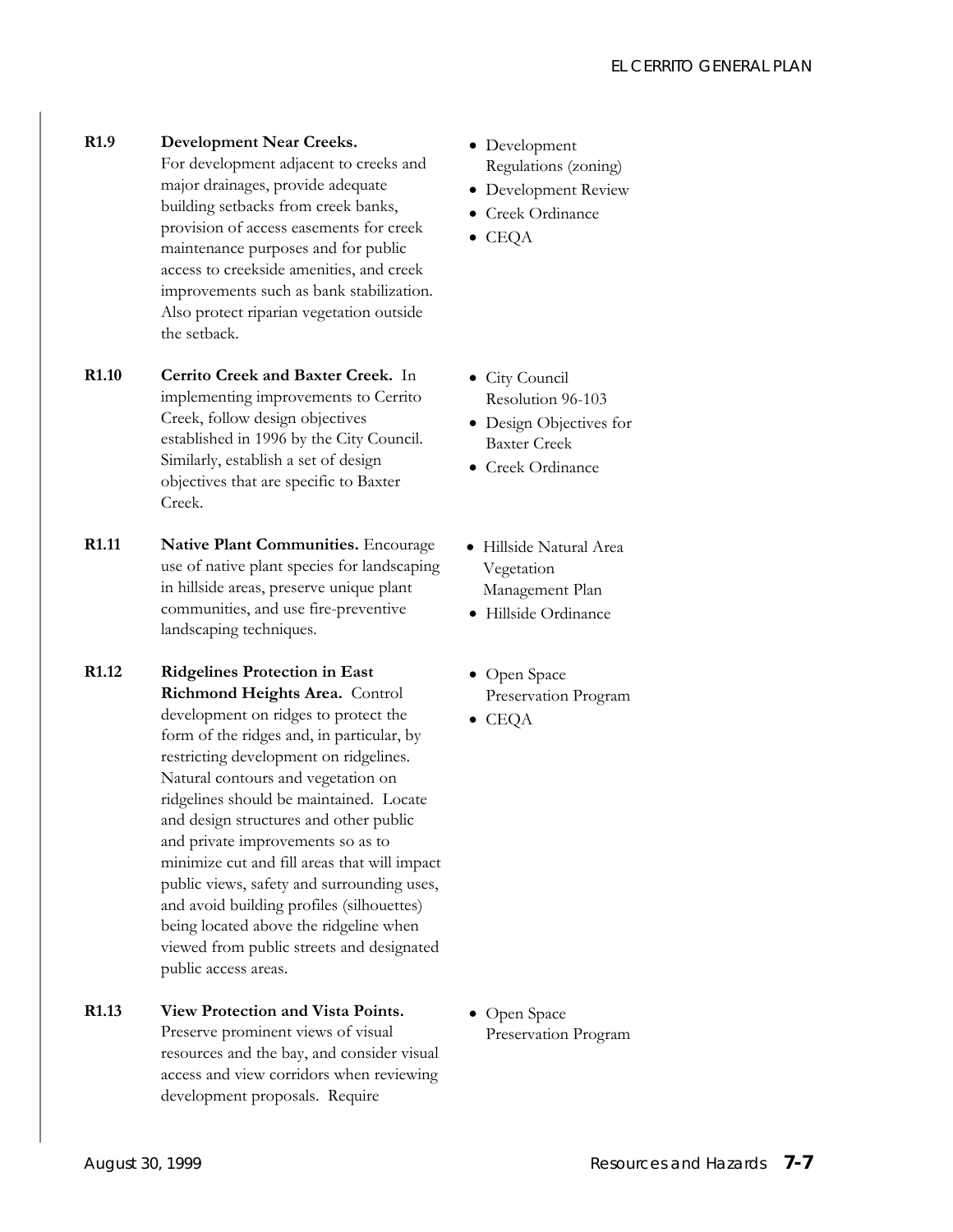assessment of critical public views, ridgelines, scenic overlooks, Bay vista points, significant knolls, stands of trees, rock outcrops, and major visual features as part of the project review process to assure that projects protect natural resources through proper site planning, building design and landscaping, and that public access is provided if possible to vista points.

### **R1.14 Continued Inter-Agency Cooperation in Environmental Resource Protection:** Ensure that the mandatory referral process is utilized by all governmental projects prior to any authorization, and that the cities, county, and appropriate agencies initiate cooperative studies, when needed, in matters pertaining to open space and environmental resource protection.

**R1.15 Joint Watershed Partnership.** Assure coordination between the cities of El Cerrito, Albany, Berkeley, and Richmond, the East Bay Regional Park District, and the University of California at Berkeley to restore the watershed of the joint jurisdictions to a healthy condition. Cooperate closely to achieve the goals expressed in The Joint Watershed Goals Statement.

#### • CEQA

• Intergovernmental Coordination

- Intergovernmental Coordination
- Joint Watershed Goals Statement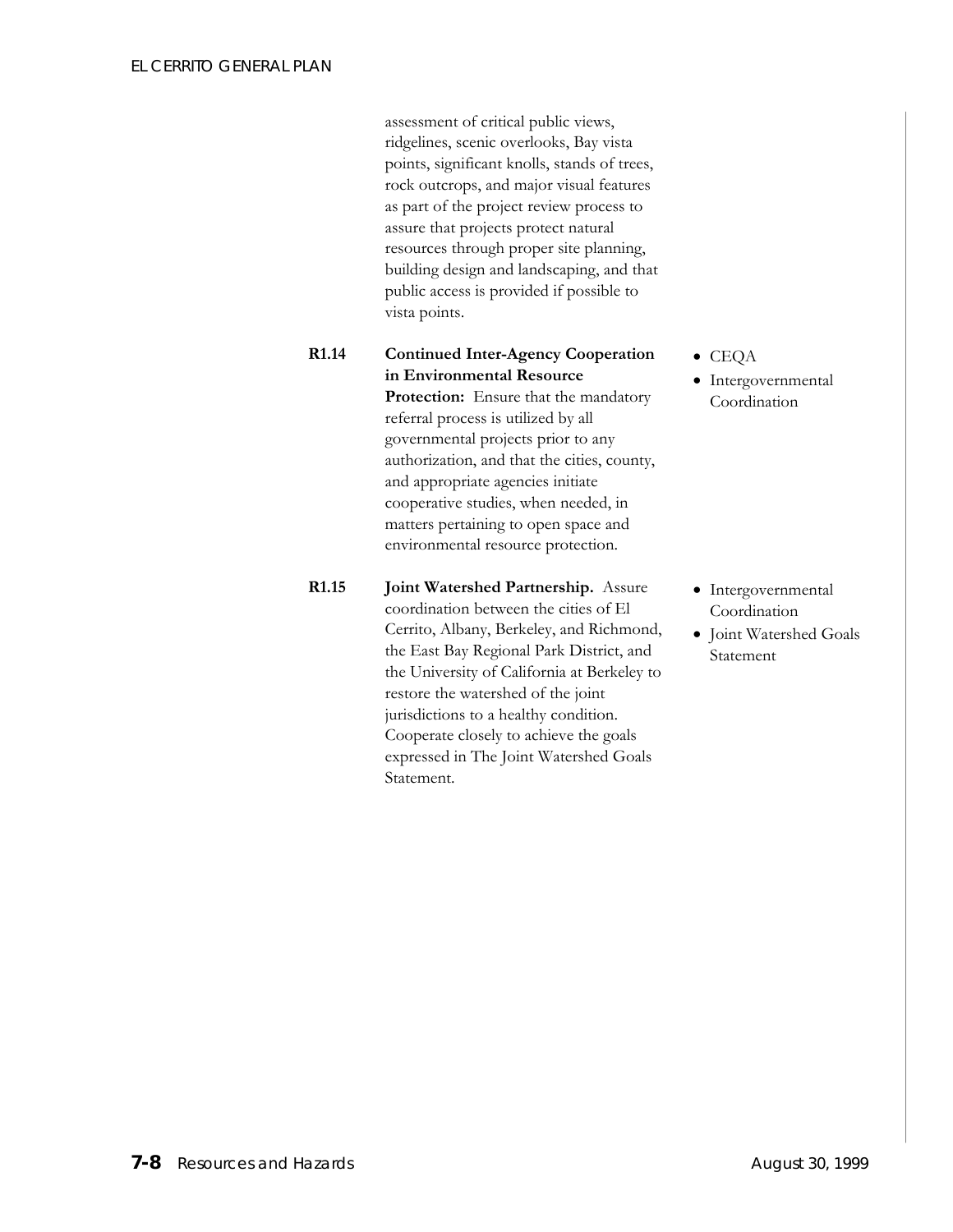**Goal R2: Protected and rehabilitated architectural, historical, cultural, and archaeological resources that are of local, state, or federal significance.** 

| <b>Policies</b> |                                                                                                                                                                    | <b>Implementation Measures</b>                                                                                                                                                      |
|-----------------|--------------------------------------------------------------------------------------------------------------------------------------------------------------------|-------------------------------------------------------------------------------------------------------------------------------------------------------------------------------------|
| R2.1            | Historic Preservation. Ensure that the<br>remodeling and renovation of historic<br>structures respects the character of the<br>structure and its setting.          | • Historic Preservation<br>Ordinance<br>• Development Review<br>• Historical Inventory<br>and Designation<br>• Archaeological<br>Resources<br>• Development<br>Regulations (zoning) |
| R2.2            | Development Approvals. Ensure that<br>all local, state, and federal laws pertaining<br>to such resources are observed in the<br>granting of development approvals. | • Historic Preservation<br>Ordinance<br>• Development Review<br>• Design Guidelines<br>$\bullet$ CEQA                                                                               |
| R2.3            | Vegetation. Include significant trees and<br>other plant materials in the definition of<br>significance.                                                           | • Historic Preservation<br>Ordinance<br>• Design Guidelines                                                                                                                         |
| R2.4            | <b>Coordination.</b> Coordinate City<br>preservation activities with appropriate<br>community groups and state and federal<br>agencies.                            | Historic Preservation<br>Ordinance                                                                                                                                                  |
| R2.5            | Public Awareness. Promote public<br>awareness of significant resources<br>through educational programs, tours,<br>markers, and other appropriate measures.         | • Historic Preservation<br>Ordinance                                                                                                                                                |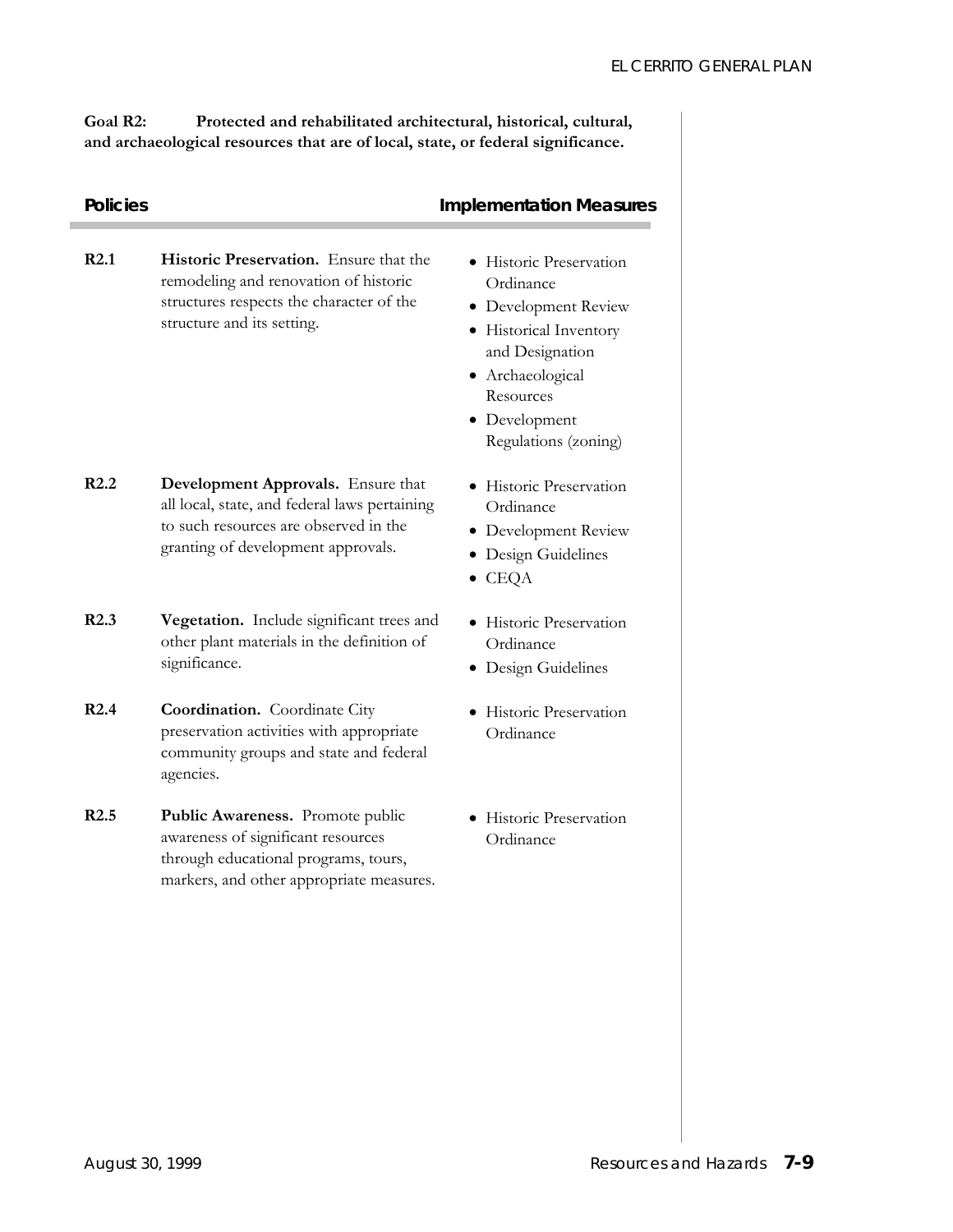## **HAZARDS**

## **A. Setting**

The policies below address issues related to geologic and seismic risk, flooding, hazardous materials and noise. The element covers two state mandated general plan elements, safety and noise. The purpose of the element is to identify and appraise hazards in the community that will establish a basis for the goals, policies and implementing actions necessary to assure community safety. Other issues such as disaster preparedness, fire and crime prevention will be addressed in more detail in the Public Facilities and Services section of the General Plan.

El Cerrito lies on the southwest facing slopes of the Berkeley Hills, rising from the Bay Plain to the top of the ridgeline (approximate elevation 900 feet). Several faults run roughly parallel to the ridgeline, with an extensive portion of the Alquist-Priolo fault zone mostly located in the City of El Cerrito. Potential health and safety hazards due to earthquake, other geologic conditions, fire, noise and flooding exist in El Cerrito. These conditions are summarized below.

## *Earthquake*

There is a probability of roughly one in four of a large earthquake (magnitude 7 or greater) occurring in the next thirty years along each of the two Hayward fault segments, as well as the peninsula segment of the San Andreas Fault. The Working Group on California Earthquake Probabilities (1990) has estimated that there is only a 2 percent chance of a magnitude 8 earthquake occurring on the nearby segment of the San Andreas Fault within the next 30 years.

## *Other Geologic Hazards*

From a geologic and geotechnical standpoint, the primary concerns in El Cerrito are: (1) slope stability; (2) earthquake ground shaking; (3) fault ground rupture; and (4) liquefaction potential. According to the Tri-Cities Seismic Safety Study (Bishop 1973), virtually all of the upland areas of El Cerrito have a moderate to high landslide risk. The highest risk for groundshaking is in the flatter areas, which have shallow alluvium. Several small areas along Baxter and Cerrito creeks are identified as having a high liquefaction potential.

## *Fire Hazards*

El Cerrito's intermix of urban housing and wildland areas increases the community's risk of loss from a devastating fire. The City's Fire Hazard Reduction Program addresses hazard reduction in the Very High Fire Hazard Severity zones of the city, requiring that property owners take special precautions with their properties, including vegetation management, to reduce the risk of fire. In addition, creation of a buffer zone interface between developed areas and the East Bay Regional Park District open space and City parks should occur to reduce the risk of fire.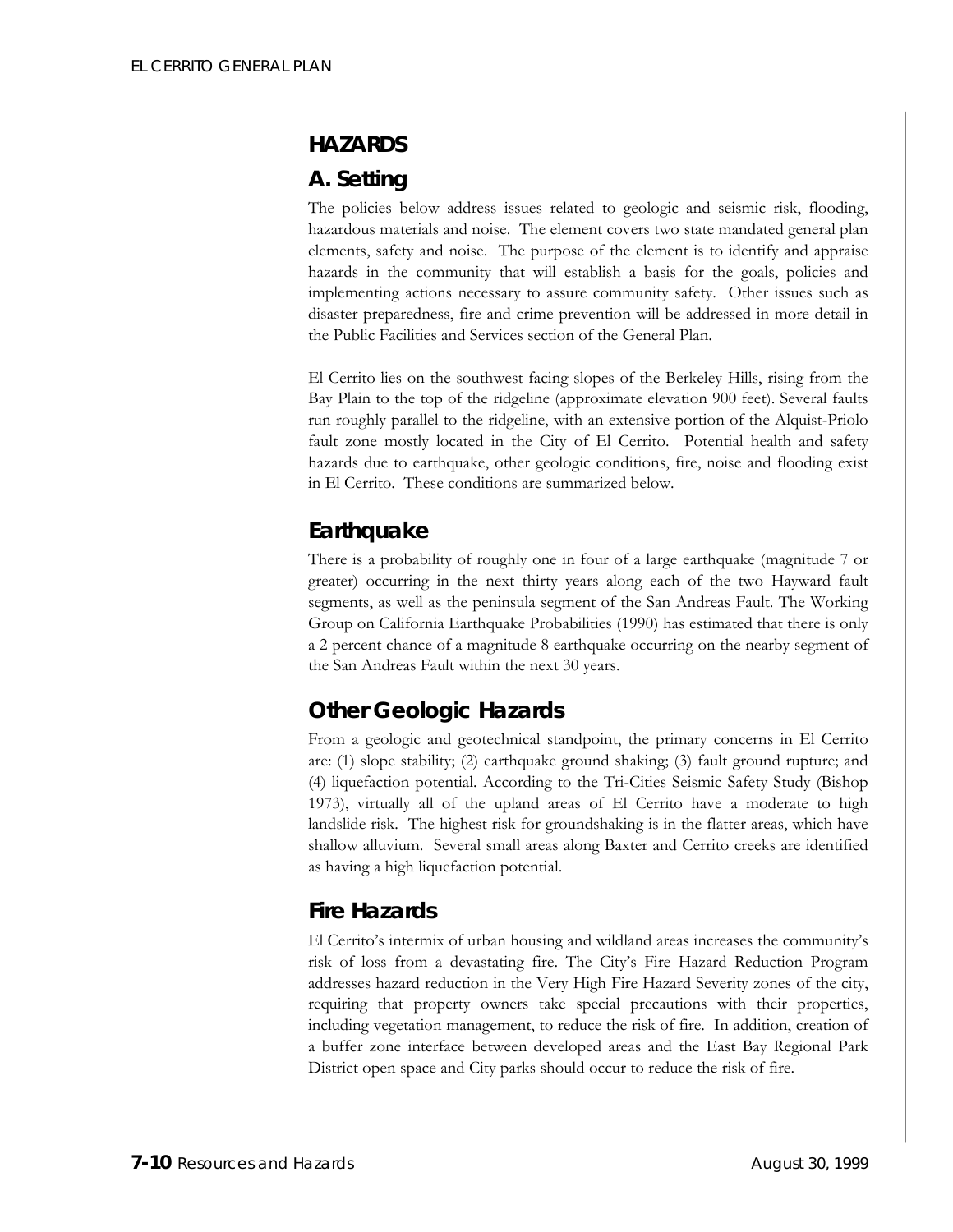## *Areas Prone to Flooding*

There have been a number of large storms in El Cerrito that have caused drainage problems and flooding in the past. Recent completion of the first phase in the City's storm drain master plan program has addressed the highest priority sites and significantly reduced localized flooding issues in the city. During the past year of heavy rains, only three sites had drainage-related flooding problems. The only portion of El Cerrito located in a FEMA Flood Insurance Zone is the area located west of San Pablo Avenue and south of Central Avenue. Flooding is generally caused by the relatively low ground elevations and high tides in this area, coupled with hydraulic restrictions in the existing downstream channels located in Richmond between El Cerrito and San Francisco Bay.

## *Noise*

The major noise sources in the City of El Cerrito are vehicular and rail traffic. Noise generated by vehicular traffic in El Cerrito is greatest along Interstate 80 and San Pablo Avenue. In most cases there will not be significant increases in noise from these sources. BART trains are a significant noise source in El Cerrito, but are different in nature from vehicular noise because they are characterized by numerous discrete, periodic events during train pass-bys. Studies indicate that after entering or leaving the Del Norte BART Station, BART trains produce maximum noise levels typically in the range of 72 to 76 dBA. Further away from the station, where BART trains travel faster, maximum noise levels typically range from 75 to 80 dBA. Residents also complain about BART noise where the tracks curve in the northern end of the City.

Land uses that are most sensitive to external noise sources include schools and libraries, hospitals and convalescent homes, churches and outdoor recreation areas. Other sensitive uses are residential and public facilities located near transportation links such as BART, San Pablo Avenue, or the Freeway.

## **B. Trends**

## *Hazards – General*

The intent of the General Plan is to reduce the potential for injury, damage, public expense, and loss of life due to natural and man-made hazards. The concept of public safety expressed in the General Plan is based on the following assumptions:

- 1. Hazards are an unavoidable aspect of life. Not every degree of risk or all hazards can be eliminated.
- 2. Public policy and action are appropriate to mitigate against hazards which: (a) have a high degree of risk to the general public or to a large part of the population; (b) may have relatively low risk but which would be considered disasters should the event occur; and (c) may not have a disaster potential but which are persistent safety problems with a history of occurring in the City.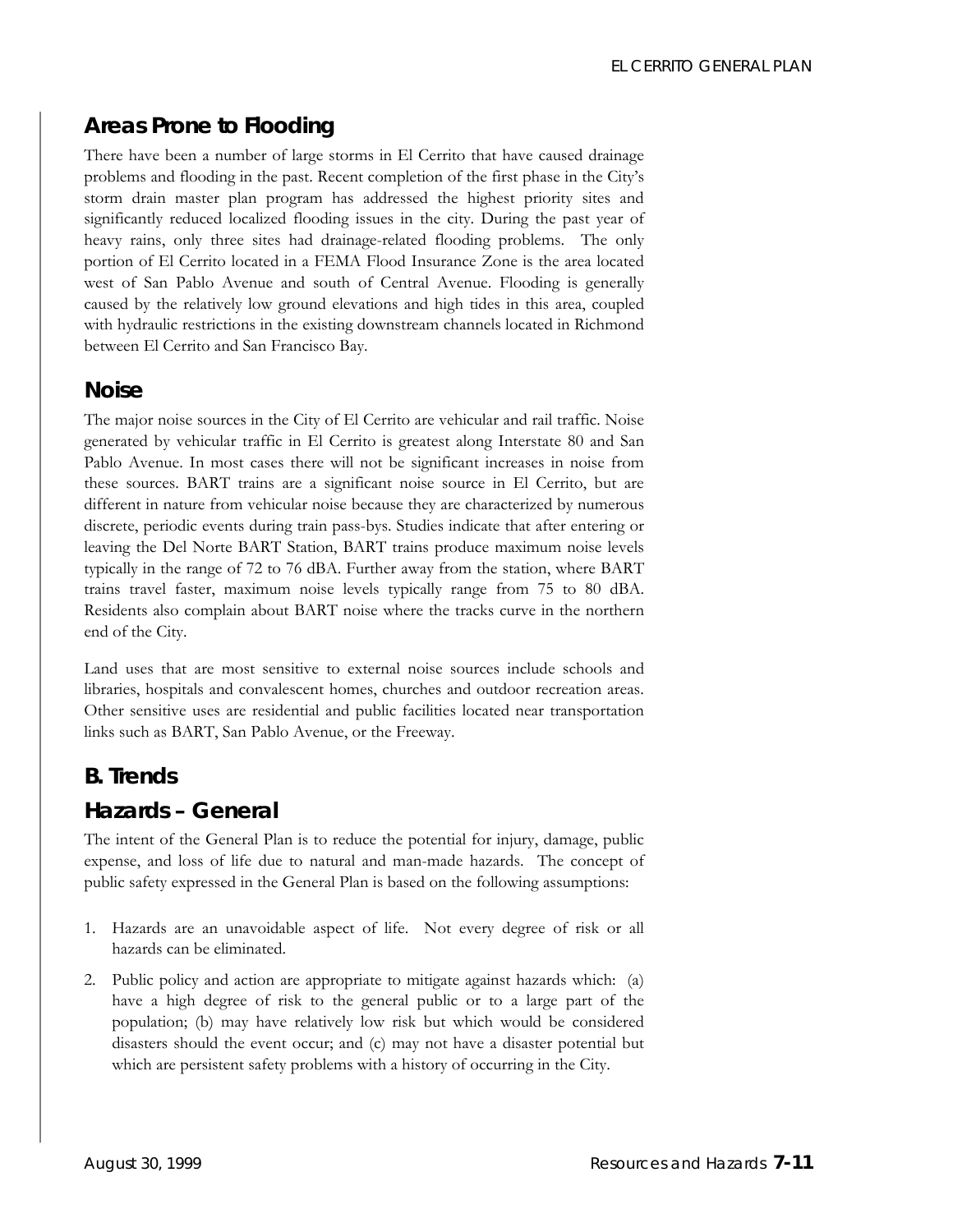The extent of the hazard depends on local conditions, since most hazards are confined to a particular area or site. Various health and safety hazards should be considered in planning the location, design, intensity, density and type of land uses in a given area. Long-term costs to the City, such as maintenance, liability exposure and emergency services, are potentially greater where high hazards exist.

The 1975 General Plan provided the framework and direction for development of more detailed studies, policies, and programs, including designation of the Hillside Natural Area and other open space areas; preparation of the Hillsides Natural Area Vegetation Management Plan; preparation of the Storm Water Master Plan; designation of Very High Fire Hazard Severity zones; and development of the City's Fire Hazard Reduction Program. The 1999 update reflects these plans and programs as well as respond to other issues of community concern. In addition, Chapter 6, Public Facilities and Services, contains policies and programs covering fire hazards. It is important that coordination and review of resource and environmental hazard protection implementing measures continue to occur in El Cerrito. (See Figure 13)

## *Noise*

The noise portion of the General Plan is concerned with planning for land uses that are typically sensitive to noise impacts, including residential development, residential neighborhood quality of life, nursing homes, schools, wildlife sanctuaries, hospitals and treatment centers. Noise is generally defined as unwanted sound. Whether a sound is unwanted depends on when and where it occurs, what the listener is doing when it occurs, characteristics of the sound (loudness, pitch and duration, speech or music content, irregularity) and how intrusive it is above background sound levels. Examples of potential noise generators in residential neighborhoods include, among others, I-80, BART, retail center operations and the location of play areas (such as school and park play areas). The Noise portion of the General Plan will establish the basis for code enforcement and regulation through the proposed adoption of a noise ordinance to control nuisances such as off-hour truck unloading and trash pickup, barking dogs, loud music and vehicle noise.

The normally acceptable noise standards for new land uses are established in Table 7-1, Land Use Compatibility for Community Exterior Noise Environments. This table defines the acceptable noise environment for the uses listed – it does not refer to the noise generated by the uses listed.

Table 7-2 shows existing (1998) and projected (2020) noise levels for BART, I-80 and San Pablo Avenue. The projected increase in noise levels along other City streets is projected to be less than 1 decibel (dB), which is less than noticeable. It should be noted that the projected increase in traffic on I-80 will be offset by a decrease in the average travel speed and noise levels are not projected to increase over existing levels.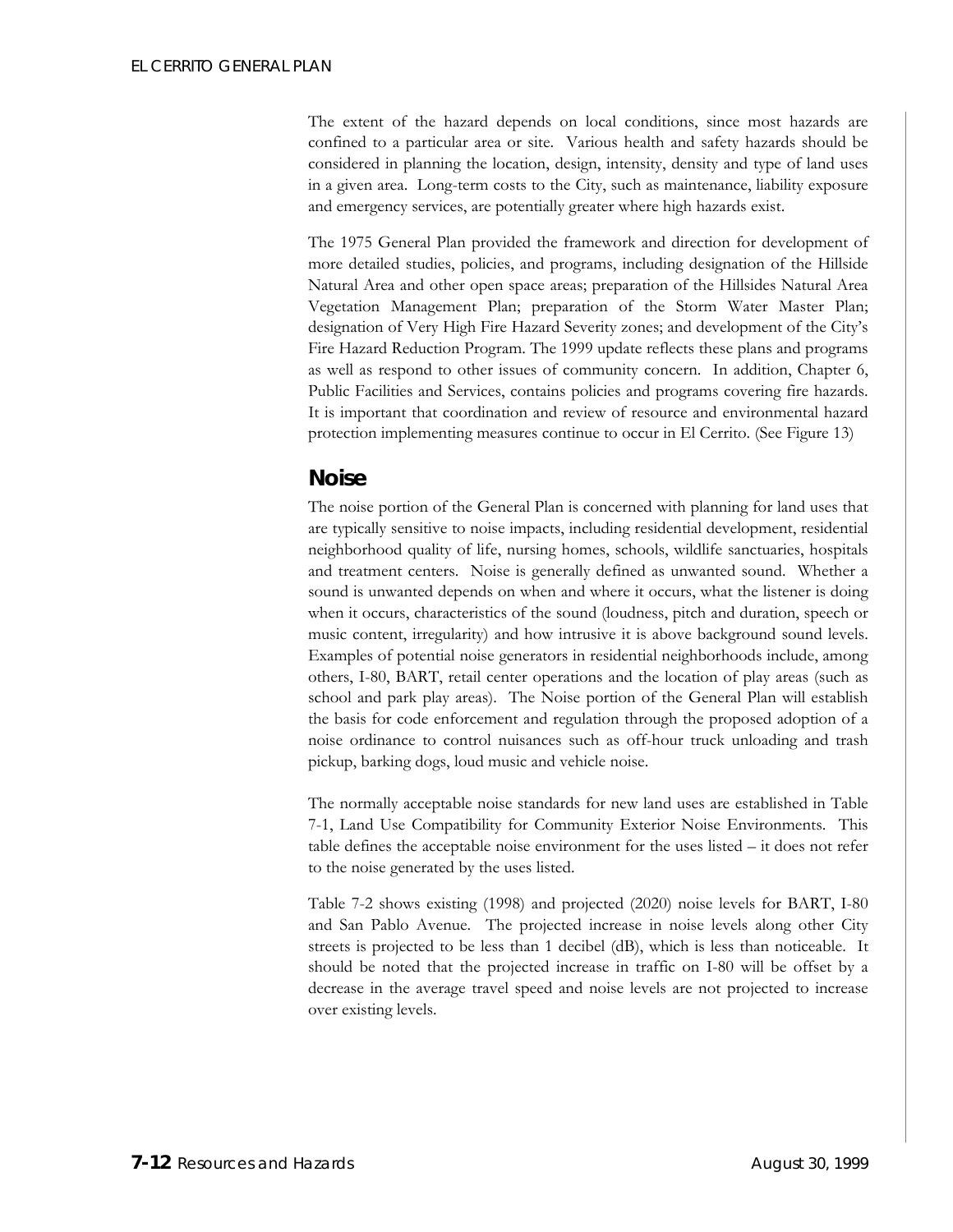Figure 13 is unavailable at this time in this digital version.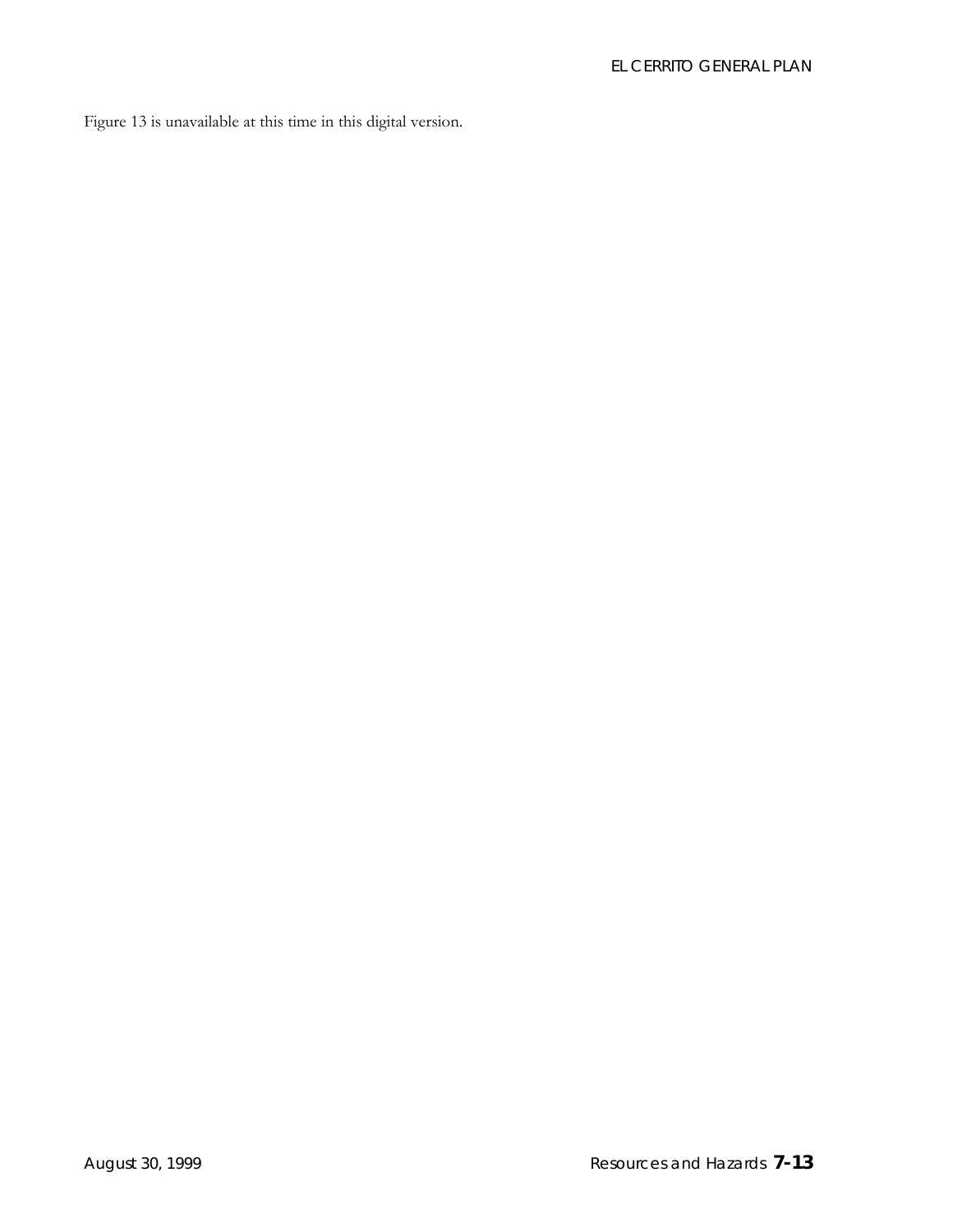#### **Figure 7-1 Land Use Compatibility for Community Noise Environments**

**Land Use Compatibility for Community Noise Environments**

|                                         | Exterior Noise Exposure (Ldn or CNEL, dB) |    |    |    |    |    |  |
|-----------------------------------------|-------------------------------------------|----|----|----|----|----|--|
| Land Use Type                           | 55                                        | 60 | 65 | 70 | 75 | 80 |  |
| Residential, Hotels                     |                                           |    |    |    |    |    |  |
| and Motels                              |                                           |    |    |    |    |    |  |
| Outdoor Sports and Recreation,          |                                           |    |    |    |    |    |  |
| Neighborhood Parks and Playgrounds      |                                           |    |    |    |    |    |  |
| Schools, Libraries, Museums, Hospitals, |                                           |    |    |    |    |    |  |
| Personal Care, Meeting Halls, Churches  |                                           |    |    |    |    |    |  |
| Office Buildings, Business Commercial,  |                                           |    |    |    |    |    |  |
| and Professional                        |                                           |    |    |    |    |    |  |
| Auditoriums, Concert Halls,             |                                           |    |    |    |    |    |  |
| Amphitheaters                           |                                           |    |    |    |    |    |  |
| Industrial, Manufacturing, Utilities    |                                           |    |    |    |    |    |  |
| and Agriculture                         |                                           |    |    |    |    |    |  |
|                                         |                                           |    |    |    |    |    |  |

### **Normally Acceptable**

Specified land use is satisfactory, based upon the assumption that any buildings involved are of normal conventional construction, without any special noise insulation requirements.

### **Conditionally Acceptable**

Specified land use may be permitted only after detailed analysis of the noise reduction requirements and needed noise insulation features included in the design.

#### **Unacceptable**

New construction or development should generally not be undertaken because mitigation is usually not feasible to comply with Noise Element policies.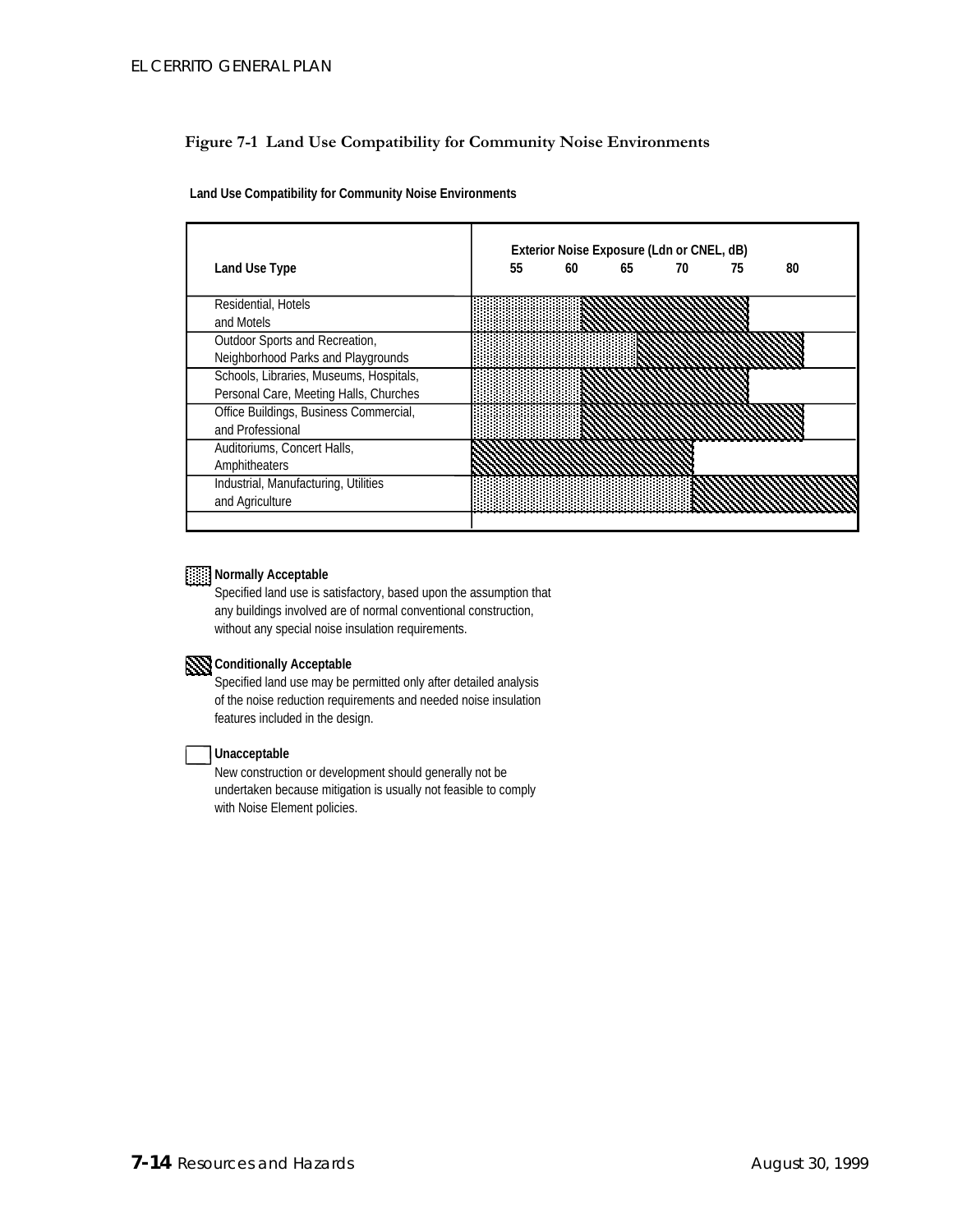## **Table 7-2 Existing and General Plan Buildout Noise Contour Distances**

| Interstate 80 with Soundwalls            |                                 |  |  |  |
|------------------------------------------|---------------------------------|--|--|--|
| Ldn $(dB)$                               | Distance from Centerline (feet) |  |  |  |
| 70                                       | 140                             |  |  |  |
| 65                                       | 320                             |  |  |  |
| 60                                       | 1100                            |  |  |  |
| Source: Illingworth & Rodkin, Inc., 1999 |                                 |  |  |  |

### **Interstate 80 without Soundwalls**  Ldn (dB) Distance from Centerline (feet) 80 150 75 400 70 1200 65 3000

60 6500 *Source: Illingworth & Rodkin, Inc., 1999*

| <b>BART</b> (Existing and Projected)     |                                 |  |  |  |
|------------------------------------------|---------------------------------|--|--|--|
| Ldn $(dB)$                               | Distance from Centerline (feet) |  |  |  |
| 70                                       | 30                              |  |  |  |
| 65                                       | 150                             |  |  |  |
| 60                                       | 320                             |  |  |  |
| Source: Illingworth & Rodkin, Inc., 1999 |                                 |  |  |  |

| San Pablo Avenue (Existing and Projected) |                   |                                 |  |  |
|-------------------------------------------|-------------------|---------------------------------|--|--|
|                                           | Distance from     | Distance from Centerline (feet) |  |  |
|                                           | Centerline (feet) |                                 |  |  |
| Ldn $(dB)$                                | Existing          | General Plan Buildout           |  |  |
| 70                                        | 45                | 55                              |  |  |
| 65                                        | 140               | 175                             |  |  |
| 60                                        | 300               | 380                             |  |  |
| Source: Illingworth & Rodkin, Inc., 1999  |                   |                                 |  |  |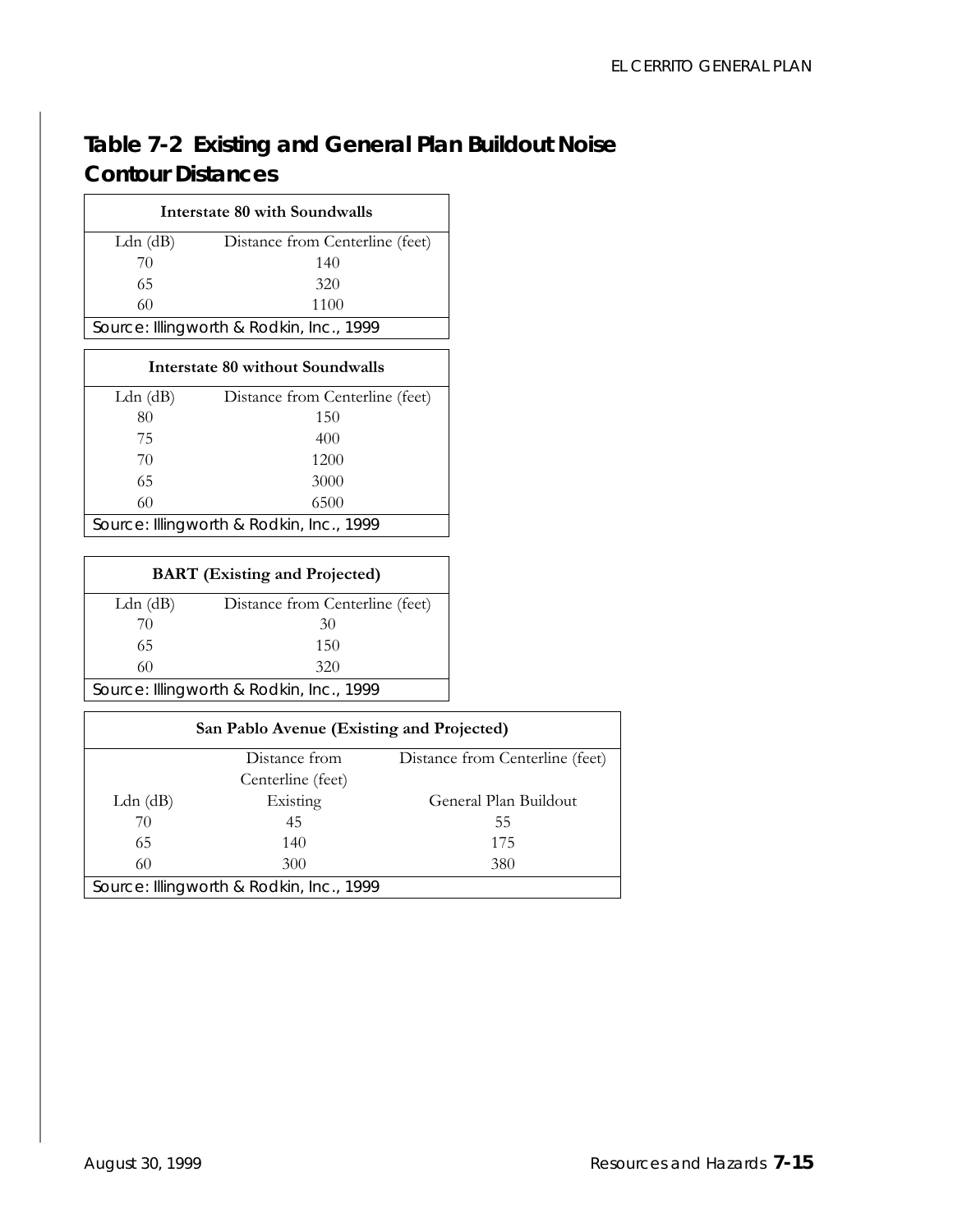## **C. Goals and Policies**

The Implementation Measures associated with each policy are described in the following section of this chapter.

**Goal H1: Minimal potential for loss of life, injury, damage to property, economic and social dislocation and unusual public expense due to natural and man-made hazards, including protection from the risk of flood damage, hazards of soil erosion, fire hazards, weak and expansive soils, potentially hazardous soils materials, other hazardous materials, geologic instability, seismic activity, and release of hazardous materials from refineries and chemical plants in West County.** 

#### **Policies Implementation Measures**

• Building Code Update

Flooding and Other Hazard Maps

• Building Code Update

Flooding and Other Hazard Maps

• Geologic, Fire,

• Geologic, Fire,

• CEQA

**H1.1 Location of Future Development.** Permit development only in those areas where potential danger to the health, safety, and welfare of the residents of the community can be adequately mitigated.

**H1.2 Development Review.** Require appropriate studies to assess identified hazards and assure that impacts are adequately mitigated.

- Geotechnical Review Procedures
- CEQA
- Geologic, Fire, Flooding and Other Hazard Maps
- Geotechnical Review Procedures
- **H1.3 Geotechnical Review.** Require geotechnical studies for development proposals in potentially hazardous areas; such studies should determine the actual extent of geotechnical hazards, optimum location for structures, the advisability of special structural requirements, and the feasibility and desirability of a proposed facility in a specified location.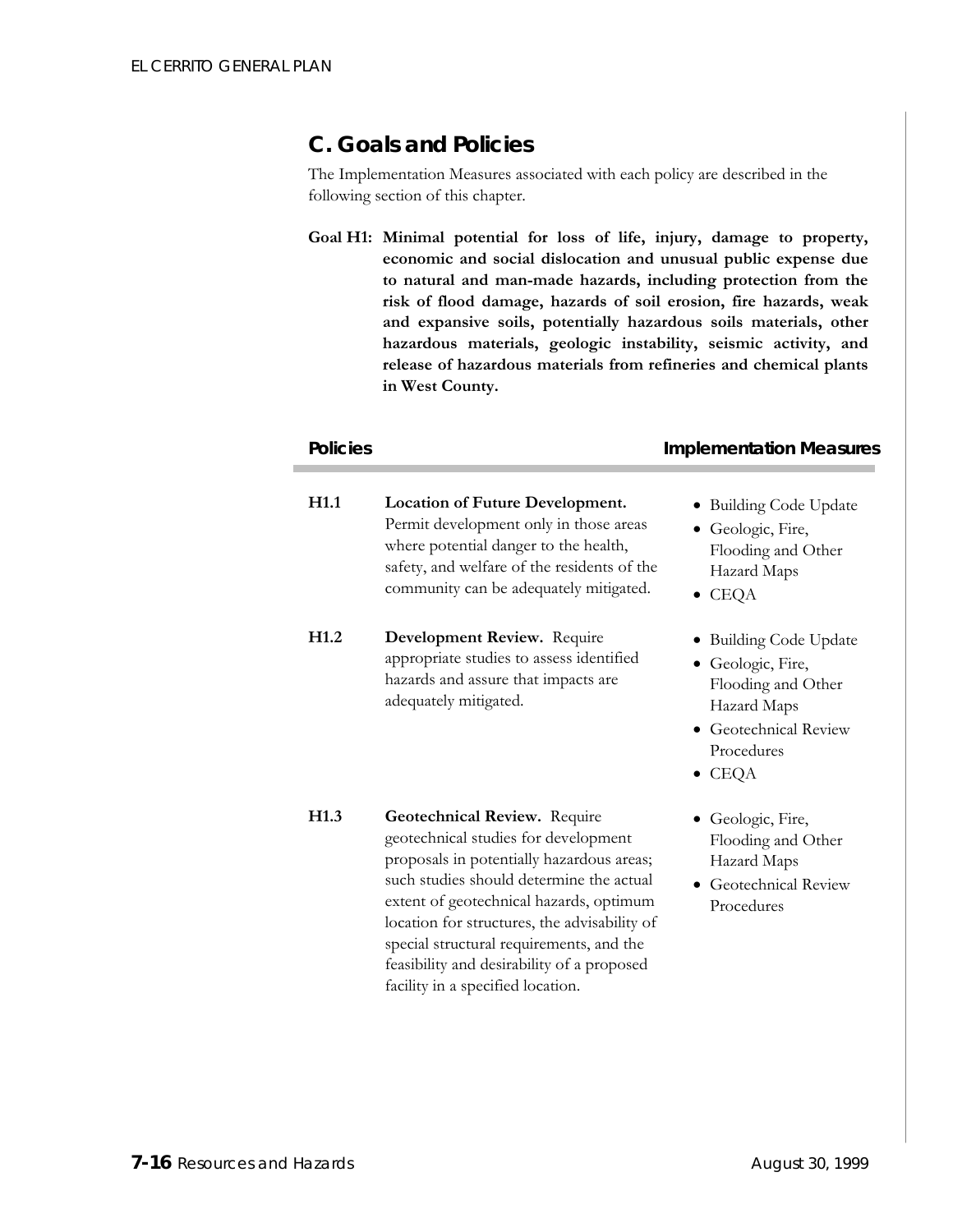- **H1.4 Soils and Geologic Review.** Require soils and geologic review of development proposals as mapped in accordance with City procedures to assess potential seismic hazards, liquefaction, landsliding, mudsliding, erosion, sedimentation and settlement in order to determine if these hazards can be adequately mitigated.
- **H1.5 Erosion Control.** Provide appropriate control measures in conjunction with proposed development in areas susceptible to erosion, including an erosion control plan and revegetation plan as part of grading permits, and ensure that mineral production be planned and carried out to avoid destruction or degradation of the environment.
- **H1.6 Development on Steeper Slopes.** As a soil conservation and flood prevention measure, slopes exceeding 30 percent in steepness should be developed with extreme caution and should be designed to control erosion and runoff.
- **H1.7 Geological Hazards Mitigation.**  Require all geologic hazards be adequately addressed and mitigated through project development. Development proposed within areas of potential geological hazards shall not be endangered by, nor contribute to, the hazardous conditions on the site or on adjoining properties.
- **H1.8 Seismic Safety.** Assure existing and new structures are designed to contemporary standards for seismic safety. Review, amend, and update, at regular intervals, all relevant City codes and ordinances to incorporate the most current knowledge and highest standards of seismic safety.
- Geologic, Fire, Flooding and Other Hazard Maps
- Geotechnical Review Procedures
- Hillside Natural Area Vegetation Management Plan
- Development Review
- Design Guidelines

- Hillside Natural Area Vegetation Plan
- Development Review
- Hillside Ordinance
- Geologic, Fire, Flooding and Other Hazard Maps
- Geotechnical Review Procedures
- Building Code Update
- Geologic, Fire, Flooding and Other Hazard Maps
- Geotechnical Review Procedures
- Unreinforced Masonry Buildings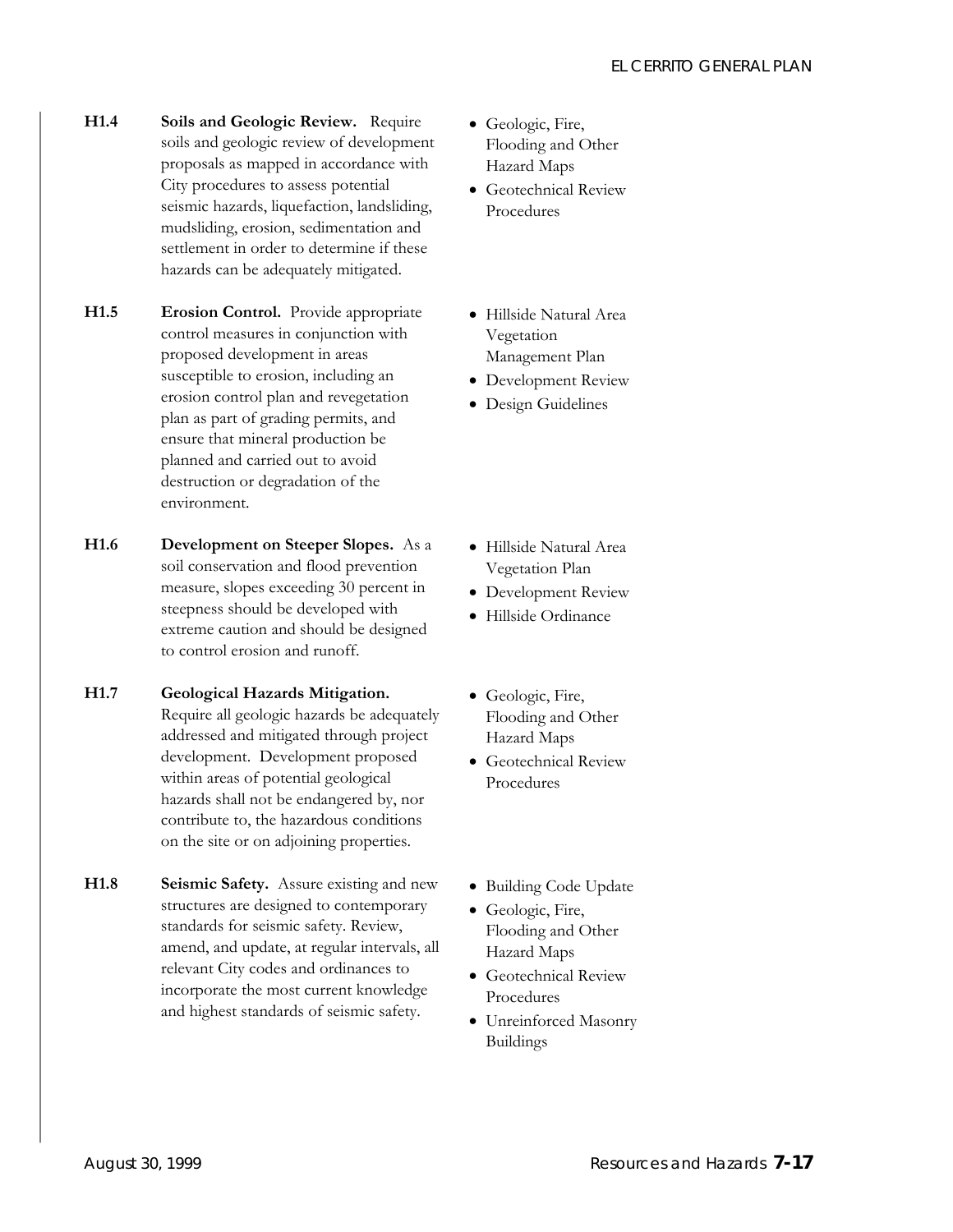- **H1.9 Potential Hazardous Soils Conditions.** Evaluate new development on sites that may have involved hazardous materials (such as older fill sites, historical auto service uses, industrial uses, or areas where hazardous materials may have been used) prior to development approvals.
- **H1.10 Hazardous Materials Storage and Disposal.** Require proper storage and disposal of hazardous materials in accordance with all State, Federal and local laws and regulations to prevent leakage, potential explosions, fires, or the escape of harmful gases, and to prevent individually innocuous materials from combining to form hazardous substances, especially at the time of disposal.

#### **H1.11 Hazardous Waste Management.** Support measures to responsibly manage hazardous waste to protect public health, safety and the environment, and support state and federal safety legislation to strengthen requirements for hazardous materials transport.

- **H1.12 Hazardous Materials Usage.** Minimize the use of toxic and hazardous materials. Encourage the use of safer alternative materials and practices, and advise builders on applying for any programs for non-toxic building materials incentives.
- **H1.13 Clean Environment.** Provide information to the community regarding the potential health hazards posed by pollution and possible solutions. Such educational programs sponsored by educational institutions should also be supported.

#### **H1.14 Regional Agencies Coordination.** Cooperate with and to promote the efforts of regional organizations in their efforts to clean up the environment.

- Hazardous Materials Storage Tanks
- Hazardous Soils
- Hazardous Waste Management
- Hazardous Materials Storage Tanks
- Hazardous Soils
- Hazardous Waste Management
- Transportation of Hazardous Materials
- Hazardous Waste Management
- Hazardous Waste Management

• Hazardous Waste Management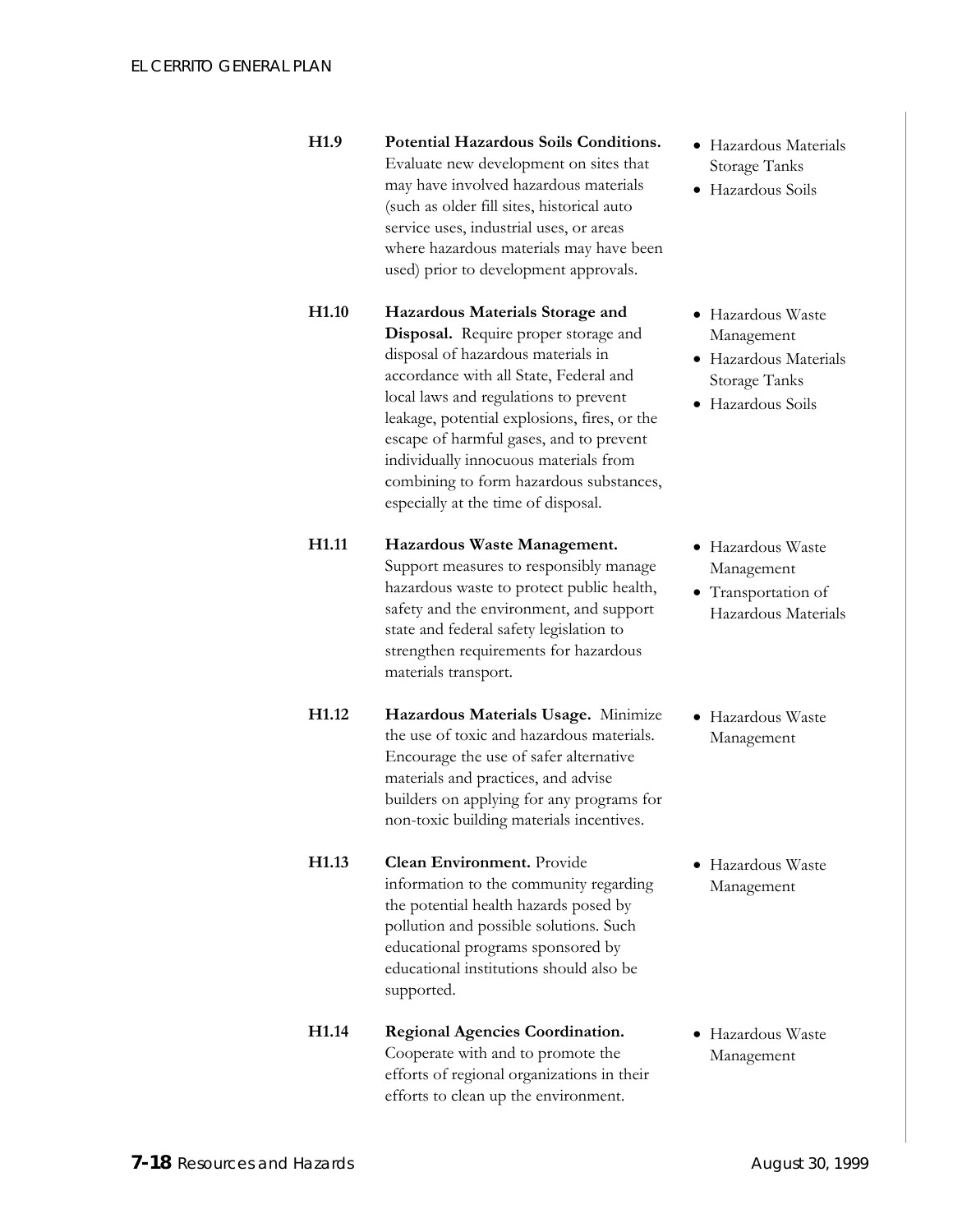- **H1.15 Flood Hazards.** Assure existing and new structures are designed to protect people and property from the threat of potential flooding. New development shall be designed to provide protection from potential impacts of flooding during the "1% chance" or "100-year" flood.
- **H1.16 Maintenance for the City's Storm Drainage Facilities.** In order to maintain unobstructed drainage courses, existing laws prohibiting the dumping of debris, fill or other waste materials into creeks and channels, and the littering of garbage should be strictly enforced. The City will also continue to maintain a high level of maintenance for its storm drainage facilities. New developments will be carefully reviewed to insure that adequate storm drain facilities are available both on and off the site.
- **H1.17 Storm Drainage Capacity.** Ensure storm drainage capacity to be available to carry runoff generated by new developments, and implement the City's Storm Water Master Plan.
- **H1.18 Rise in Sea Level.** Coordinate with local, regional, state, and federal agencies regarding potential rise in sea level.
- **H1.19 Standards of Fire Safety.** Review, amend, and update, at regular intervals, all relevant City codes and ordinances to incorporate the most current knowledge and highest standards of fire safety. The City should also review at adequate intervals, the adequacy of existing fire service facilities throughout the community in relation to such factors as hydrant capacity, peak load water requirements, fire access roads to wildland areas, and other fire protection factors.
- Geologic, Fire, Flooding and Other Hazard Maps
- Storm Drainage Facilities
- Cooperation with Other Jurisdictions in Solving Storm Drainage Problems

- Storm Drainage Facilities
- Cooperation with Other Jurisdictions in Solving Storm Drainage Problems
- Cooperation with Other Jurisdictions in Solving Storm Drainage Problems
- Building Code Update
- Geologic, Fire, Flooding and Other Hazard Maps
- Emergency Preparedness Planning

*lso* 

*s*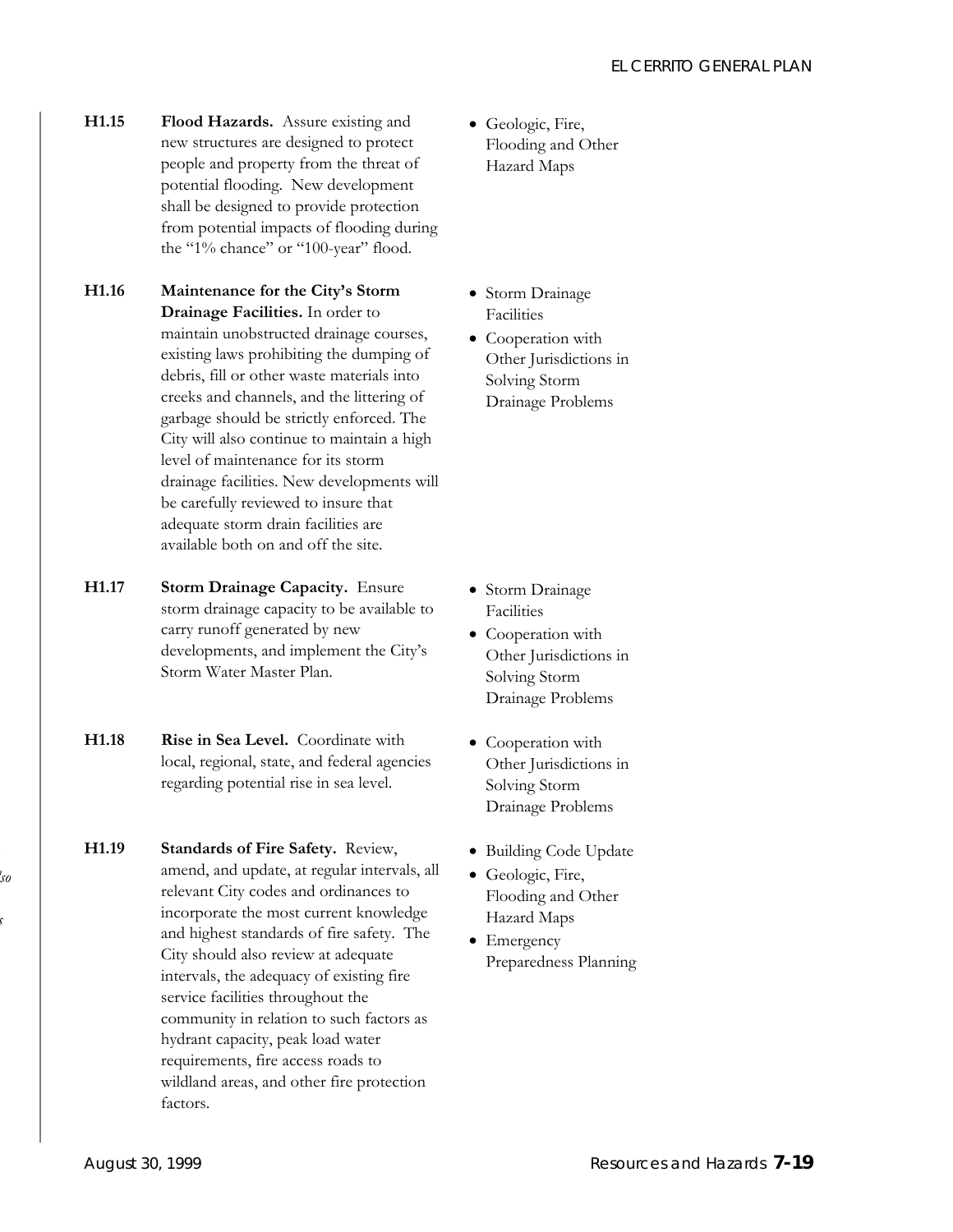| H <sub>1.20</sub>     | Fire Hazard Reduction Program.<br>Promote fire safety in El Cerrito through<br>fire prevention programs and public<br>information programs. Emphasis should<br>be given to programs devoted to the<br>following:<br>1. Very High Fire Hazard Severity zones<br>in the City as they relate to definable<br>fire and fire safety hazards.<br>2. Map high hazard areas.<br>Strengthen existing codes in relation<br>3.<br>to such high hazard areas. | • Building Code Update<br>• Geologic, Fire,<br>Flooding and Other<br>Hazard Maps<br>• Emergency<br>Preparedness Planning |
|-----------------------|---------------------------------------------------------------------------------------------------------------------------------------------------------------------------------------------------------------------------------------------------------------------------------------------------------------------------------------------------------------------------------------------------------------------------------------------------|--------------------------------------------------------------------------------------------------------------------------|
| H <sub>1.21</sub>     | Fire Retardant Landscaping.<br>Encourage the use of fire-retardant<br>vegetation for landscaping, especially in<br>high fire hazard areas.                                                                                                                                                                                                                                                                                                        | • Geologic, Fire,<br>Flooding and Other<br>Hazard Maps<br>• Emergency<br>Preparedness Planning                           |
| H <sub>1.22</sub>     | Hillside Natural Area. Control<br>vegetation growth in the Hillside Natural<br>Area to reduce fire hazards.                                                                                                                                                                                                                                                                                                                                       | • Annual Budget                                                                                                          |
| Goal H <sub>2</sub> : | Government agencies, citizens and businesses are prepared for an<br>effective response and recovery in the event of emergencies or<br>disasters.                                                                                                                                                                                                                                                                                                  |                                                                                                                          |
| <b>Policies</b>       |                                                                                                                                                                                                                                                                                                                                                                                                                                                   | <b>Implementation Measures</b>                                                                                           |
| H2.1                  | Hazard Awareness. Publicize disaster<br>plans and promote resident awareness<br>and caution regarding hazards, including<br>soil instability, earthquakes, flooding, and<br>fire.                                                                                                                                                                                                                                                                 | • Geologic, Fire,<br>Flooding and Other<br>Hazard Maps<br>• Emergency<br>Preparedness Planning                           |

• Release of Hazardous Materials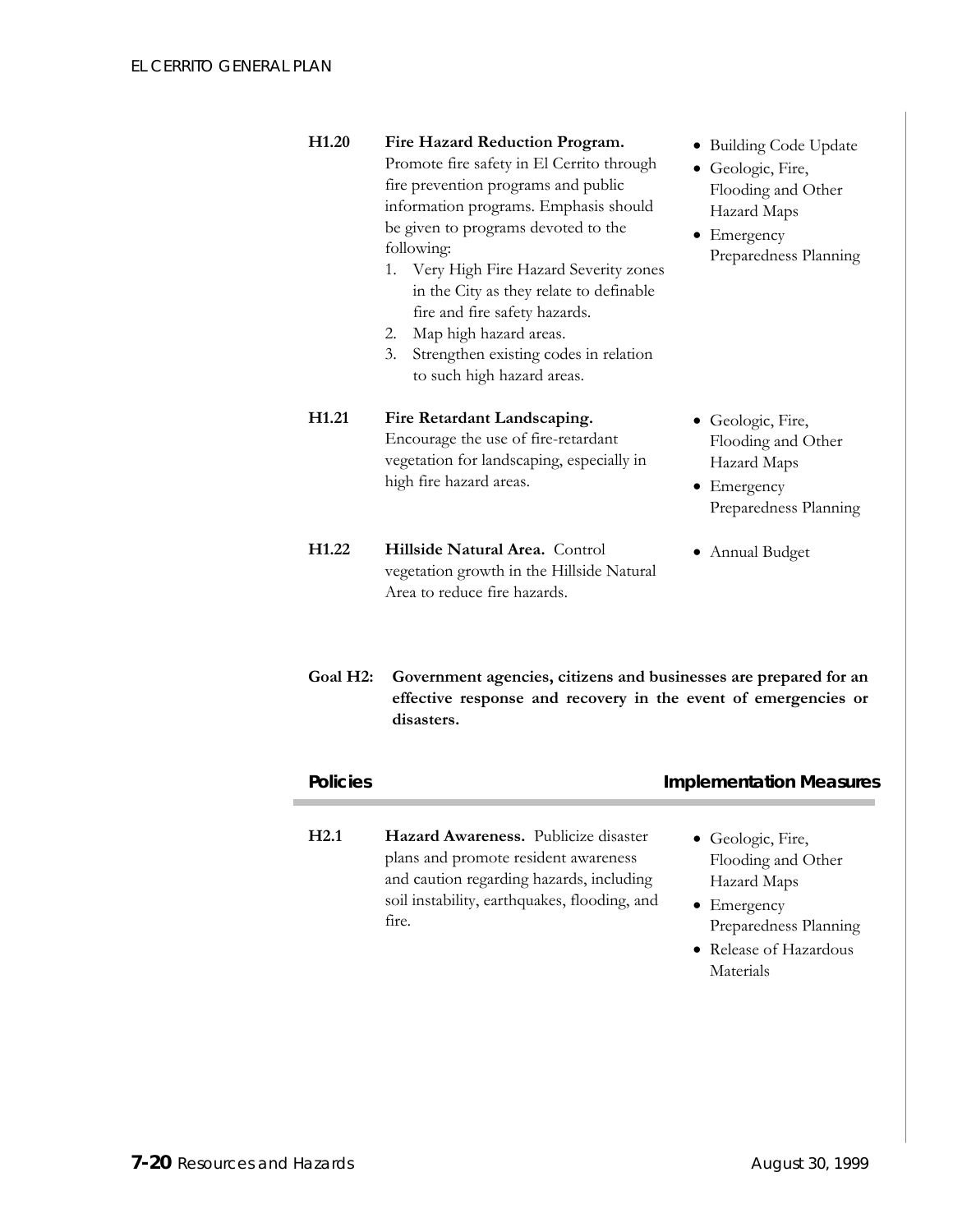- **H2.2 Public Facilities.** Locate and design emergency buildings (police, fire, hospital, etc.) and vital utilities, communication systems and other public facilities so that they remain operational during and after an emergency or disaster.
- Geologic, Fire, Flooding and Other Hazard Maps
- Emergency Preparedness Planning
- **Goal H3: New development complies with the noise standards established in the General Plan, all new noise sources are within acceptable standards, and existing objectionable noise sources are reduced or eliminated.**

#### **Policies Policies Policies Policies Policies Policies Policies Policies Policies Policies Policies**

- **H3.1 Noise Levels in New Residential Projects.** New residential development projects shall meet acceptable exterior noise level standards. The "normally acceptable" noise standards for new land uses are established in Table 7-1, Land Use Compatibility for Community Exterior Noise Environments, which shall be modified by Policies H3.2 through H3.12, below.
- **H3.2 Outdoor Noise Levels.** The goal for maximum outdoor noise levels in residential areas is an Ldn of 60 dB. This level is a requirement to guide the design and location of future development and is a goal for the reduction of noise in existing development. However, 60 Ldn is a goal that cannot necessarily be reached in all residential areas within the realm of economic or aesthetic feasibility. This goal will be applied where outdoor use is a major consideration (e.g., backyards in single-family housing developments and recreation areas in multi-family housing projects). The outdoor standard will not normally be applied to the small decks associated with apartments and condominiums but these will be evaluated on a case-by-case basis.
- Noise Standards Review
- State Noise Insulation Standards
- CEQA

- Noise Standards Review
- State Noise Insulation Standards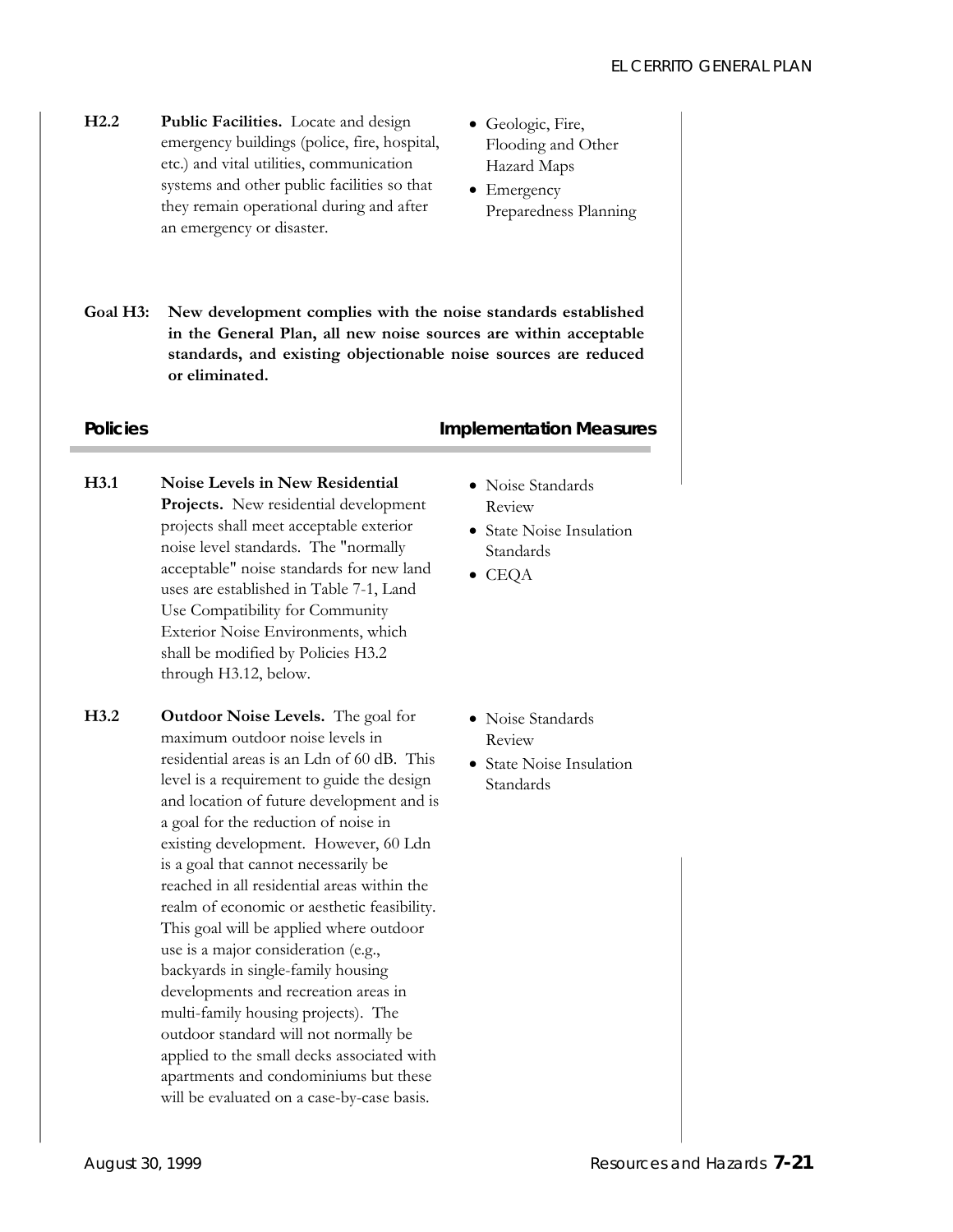Where the city determines that providing an Ldn of 60 dB or lower outdoors is not feasible, the outdoor goal may be increased to an Ldn of 65 dB at the discretion of the Planning Commission.

**H3.3 Indoor Noise Levels.** The indoor noise level as required by the State of California Noise Insulation Standards must not exceed an Ldn of 45 dB in new housing units.

- **H3.4 Indoor Instantaneous Noise Levels.**  Interior noise levels in new single-family and multi-family residential units exposed to an Ldn of 60 dB or greater should be limited to a maximum instantaneous noise level in the bedrooms of 50 dBA. Maximum instantaneous noise levels in other rooms should not exceed 55 dB. The typical repetitive maximum instantaneous noise level at each site would be determined by monitor. Examples would include truck passbys on busy streets, BART passbys and train warning whistles.
- **H3.5 Impacts of BART Noise.** If the noise source is BART, then the outdoor noise exposure criterion should be 70 Ldn for future development, recognizing that BART noise is characterized by relatively few loud events.
- **H3.6 New Commercial, Industrial and Office Noise Standards.** Appropriate interior noise levels in commercial, industrial, and office buildings are a function of the use of space and shall be evaluated on a case-by-case basis. Interior noise levels in offices generally should be maintained at 45 Leq (hourly average) or less.
- Noise Standards Review
- State Noise Insulation Standards
- Noise Standards Review
- State Noise Insulation Standards

• BART Noise

- Noise Standards Review
- State Noise Insulation Standards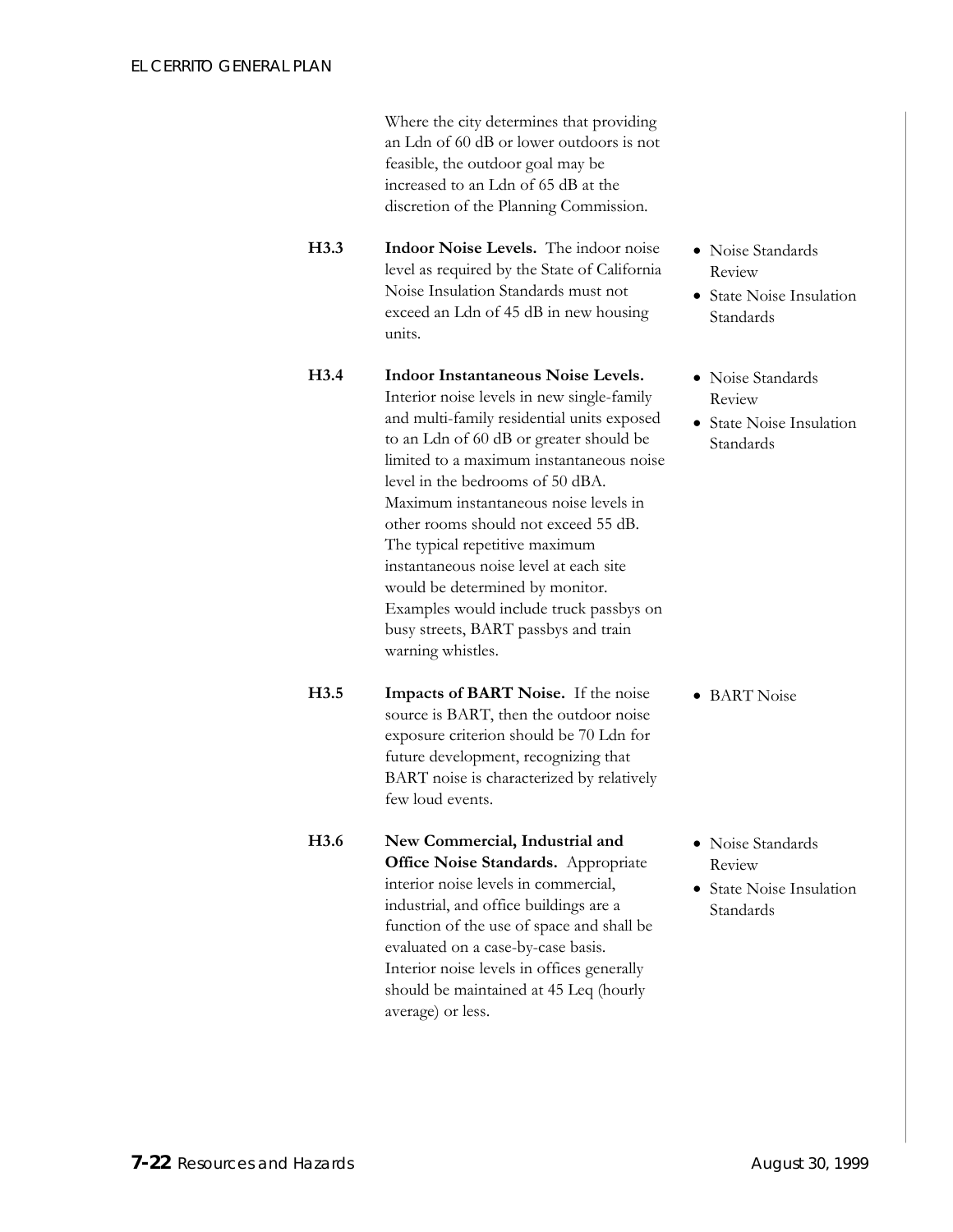- **H3.7 Areas Below Desired Noise Standards.**  These guidelines are not intended to be applied reciprocally. In other words, if an area currently is below the desired noise standards, an increase in noise up to the maximum should not necessarily be allowed. The impact of a proposed project on an existing land use should be evaluated in terms of the increase in existing noise levels and potential for adverse community impact, regardless
- **H3.8 Non-Transportation Related Noise Sources.** For non-transportation related noise sources, noise levels outdoors should not exceed the limits in the table above. Interior noise levels shall be 15 decibels lower than those shown in the table.
- **H3.9 Noise Environment in Existing Residential Areas.** Protect the noise environment in existing residential areas. In general, the City will require the evaluation of mitigation measures for projects under the following circumstances:
	- 1. The project would cause the Ldn to increase 3 dB(A) or more.
	- 2. Any increase would result in an Ldn greater than 60 dB(A).
	- 3. The Ldn already exceeds 60 dB(A).
	- 4. The project has the potential to generate significant adverse community response.
- **H3.10 Mitigating the Effects of Noise on Adjacent Properties.** Require proposals to reduce noise impacts on adjacent properties by incorporating appropriate measures into the project.
- Noise Standards Review
- State Noise Insulation Standards

- Noise Standards Review
- State Noise Insulation Standards
- Noise Standards Review
- State Noise Insulation Standards
- Noise Ordinance

- Noise Standards Review
- State Noise Insulation Standards
- Noise Ordinance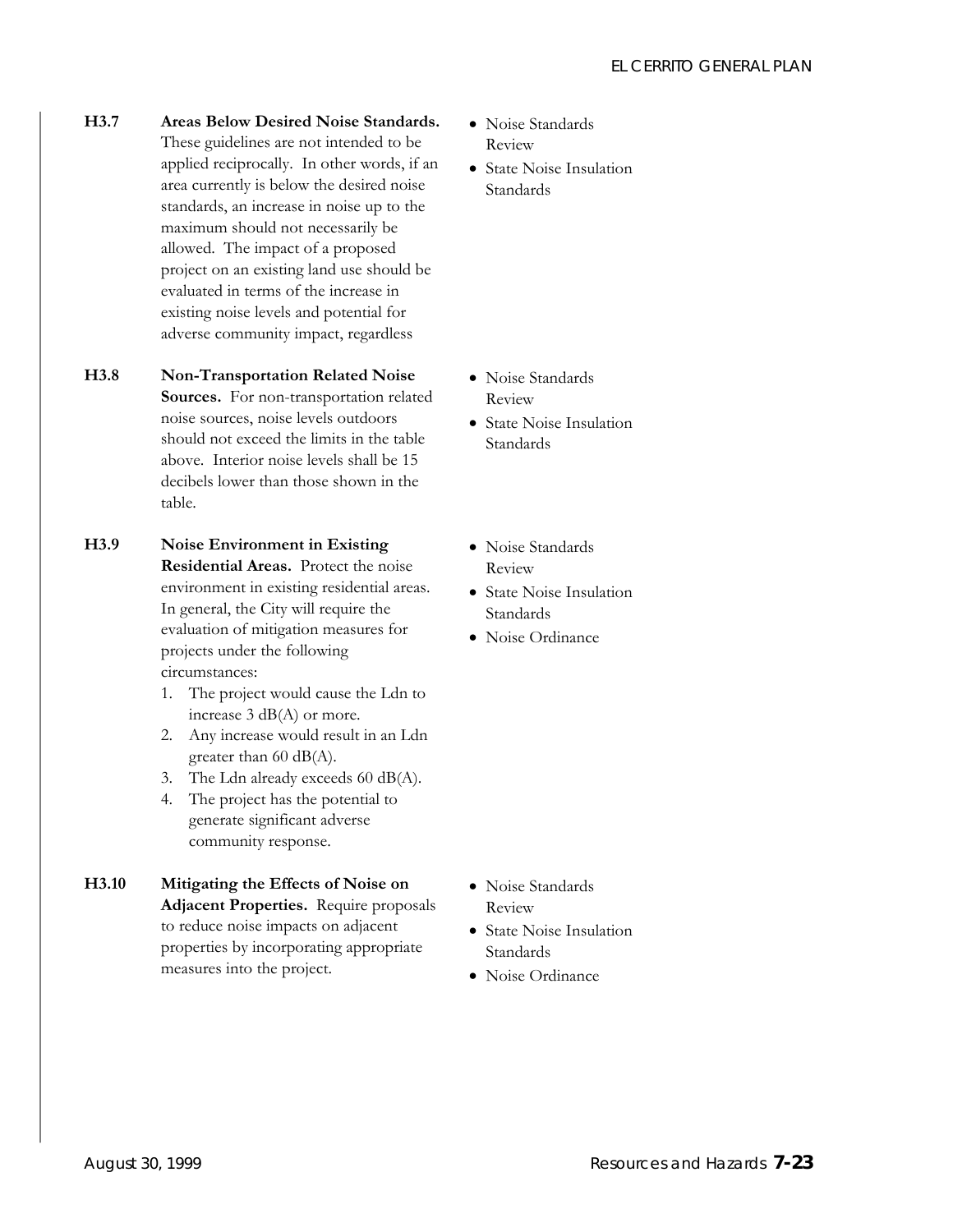#### **H3.11 Commercial or Industrial Source Noise.** Noise created by commercial or industrial sources associated with new projects or developments shall be controlled so as not to exceed the noise level standards set forth in the table below (Maximum Allowable Noise Exposure for Stationary Noise Sources), as measured at any affected residential land use.

- Noise Standards Review
- State Noise Insulation Standards
- Noise Ordinance

| Maximum Allowable Noise Exposure for Stationary Noise Sources (1) |  |  |
|-------------------------------------------------------------------|--|--|
|                                                                   |  |  |

|                                         | Daytime (5)<br>(7 AM to 10 PM) | Nighttime $(2,5)$<br>(10 PM to 7 AM) |
|-----------------------------------------|--------------------------------|--------------------------------------|
| Hourly Leq, DB (3)                      | 55                             | 45                                   |
| Maximum Level, dB (3)                   | 70                             | 65                                   |
| Maximum Level, dB - Impulsive Noise (4) | 65                             | 60                                   |

(1) As determined at the property line of the receiving land use. When determining the effectiveness of noise mitigation measures, the standards may be applied on the receptor side of noise barriers or other property line noise mitigation measures.

- (2) Applies only where the receiving land use operates or is occupied during nighttime hours.
- (3) Sound level measurements shall be made with "slow" meter response.
- (4) Sound level measurements shall be made with "fast" meter response.

(5) Allowable levels shall be raised to the ambient noise levels where the ambient levels exceed the allowable levels. Allowable levels shall be reduced 5 dB if the ambient hourly Leq is at

- **H3.12 New Noise Reducing Technologies.**  Support and employ new noise reducing technologies in the development and maintenance of local and regional infrastructure.
	- Noise Standards Review
	- State Noise Insulation Standards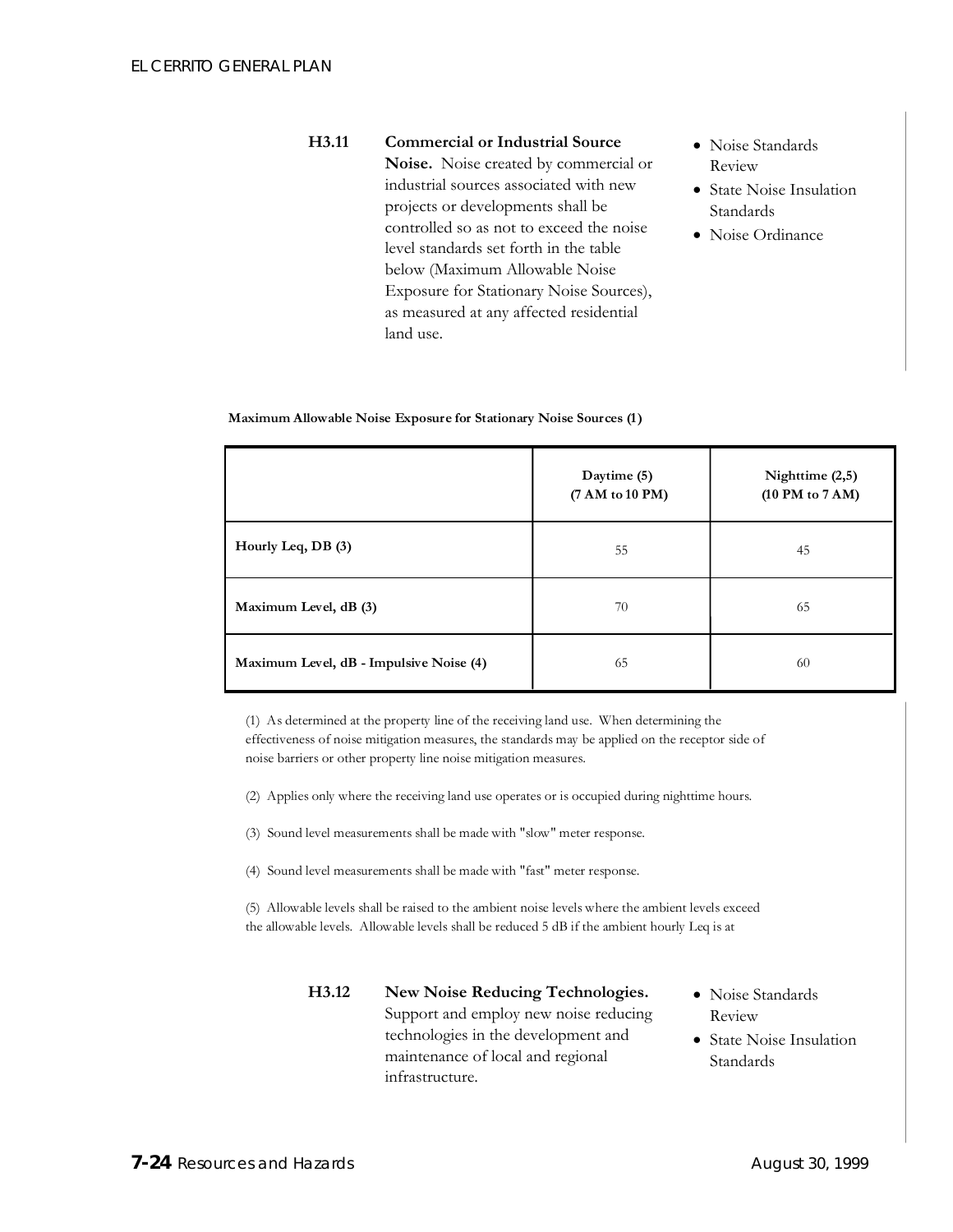## **IMPLEMENTATION**

The following is a summary of the major tools available to the City for implementation of the policies in this chapter, Resources and Hazards.

#### **1. Air Quality Strategies**

Implement trip reduction and energy conservation measures for jobs/housing balance, Transportation Demand Management (TDM) and transit, as identified in the Community Design and Development, and Housing Elements, and coordinate with regional and state agencies and other West County jurisdictions in enhancing air quality.

#### **2. Annual Budget**

The annual budget should provide adequate funds for community facilities, infrastructure, and services. In particular, it should place a high priority on the inspection and maintenance of recreational facilities, especially on ensuring the safety of these facilities. Once the existing problems of deferred maintenance are corrected, it should be avoided because it inevitably leads to higher costs.

#### **3. Archaeological Resources**

Where possible, archaeological sites or fragile historic sites will be placed within open space areas as defined during the specific project review process.

#### *4.* **BART Noise**

Continue to work with-BART on noise reduction programs, placing special emphasis on noise reduction adjacent to noise sensitive uses. (i.e., public library, Fairmont School, Civic Center and residences within 200 feet of BART right-ofway)

#### *5.* **Building Code Update**

Update the Building and other codes as necessary to address earthquake, fire and other hazards and support programs for the identification, abatement or mitigation of existing hazardous structures.

#### 6. **CEQA**

The City should ensure that the CEQA review process adequately identifies impacts of new development upon the natural environment.

#### **7. City Council Resolution 96-103**

The following objectives were adopted by City Council Resolution 96-103, and are summarized below:

- a. Create a strong relationship between the creek and adjacent land by integrating retail, housing and civic uses with the creek, and improving the creek as an amenity.
- b. Create a continuous pedestrian/bicycle corridor along the creek, linking this segment to creek alignments to the west and east.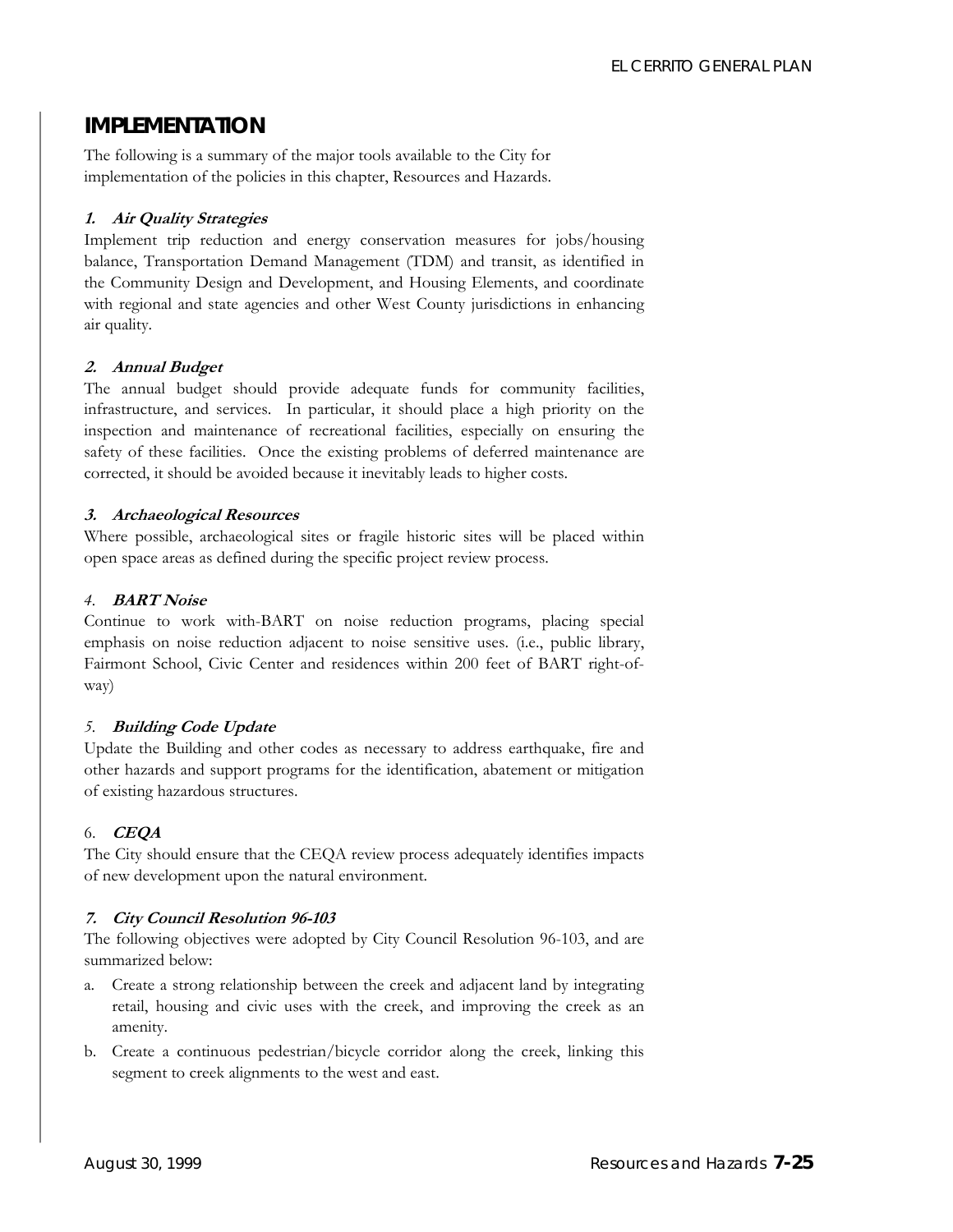- c. Link a creekside pedestrian/bicycle corridor along Cerrito Creek to the Bay Trail.
- d. Provide opportunities for visual and physical linkages between Albany and El Cerrito.
- e. Create an open natural channel along its entire length within the Plaza area.
- f. Restore the creek channel as a natural riparian corridor with habitat enhancement.
- g. Provide variety of uses and diversity of experiences along the creek alignment.
- h. Extend the open creek channel to San Pablo Avenue and investigate the potential to realign the creek north of the Wells Fargo building, and to make a visible connection across San Pablo Avenue.
- i. Provide for physical access by pedestrians to the creek channel.

#### **8. Consultation on Fish and Wildlife Impacts**

The City will continue to notify and consult with the California Department of Fish and Game and the Army Corps of Engineers when development projects are proposed in locations where there may be impacts to fish and wildlife and their habitats.

#### *9.* **Cooperation with Other Jurisdictions in Solving Storm Drainage Problems**

Work with other agencies, such as the City of Richmond and Contra Costa County, to address downstream drainage problems. Such jurisdictions should be encouraged to participate and help solve such drainage problems. In the event that Kensington decides to install new storm drainage facilities, El Cerrito should review the plans to insure that the proposed system will be compatible with the design and capacity of El Cerrito's system and to encourage contributions to any adjacent system changes as a result of such plans.

#### **10. Creek Ordinance**

Consider adoption of a creek ordinance applicable city-wide to waterways to be specified, to include, among other factors, such provisions as setbacks of construction including buildings and paved areas; avoidance of culverting; standards for waterway restoration; and principles of watershed management.

#### **11. Design Objectives for Baxter Creek**

A set of objectives should be adopted by the council for Baxter Creek, similar to Resolution 96-103. Objectives might include:

- a. Improve the natural channel characteristics.
- b. Maintain and improve the riparian habitat.
- c. Improve and maintain water quality in the creek channel.
- d. Integrate the Baxter Creek corridor with the Ohlone Greenway and establish a connection with the proposed Central Richmond Greenway.
- e. Provide for physical access by pedestrians to the creek channel.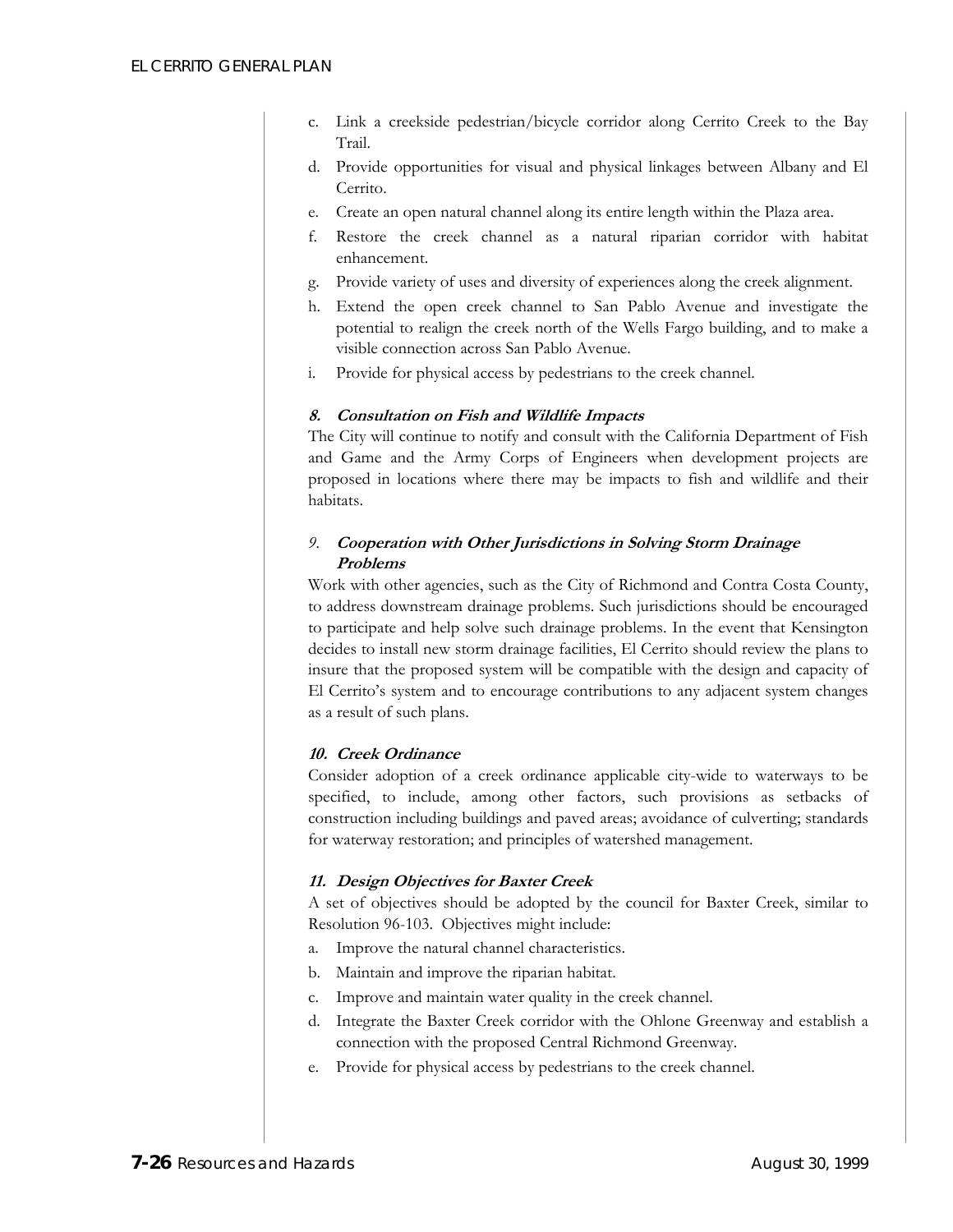- f. Establish a creek corridor through public ownership of a conservation easement or other interest in a portion of the property through which the creek flows.
- g. Establish setbacks for buildings and other improvements, through special regulations or a general Citywide creek protection ordinance.

#### *12.* **Design Guidelines**

Design guidelines are very useful tools for ensuring that development is compatible with the surrounding area and that it provides required design features. To the extent possible, the guidelines should be specific; guidelines that are quantifiable should be considered for incorporation into the development regulations.

#### *13.* **Development Regulations (zoning)**

The development regulations, primarily the zoning regulations, provide the standards for development, prescribe allowable uses, contain specific incentive provisions, and include other standards and procedures related to approval of development projects.

#### *14.* **Development Review**

The development review process includes discretionary review by the Planning Commission and the Design Review Board, based on consideration of General Plan objectives and policies, and criteria established by the zoning and subdivision ordinances and other city regulations and adopted guidelines. Most discretionary actions are subject to the requirements of the California Environmental Quality Act (CEQA). The development review process also includes administrative review of projects to verify compliance with Planning Commission and Design Review Board requirements, as well as standards set by the City through adoption of building and fire codes, engineering standards, and other regulations and ordinances.

#### **15. Emergency Preparedness Planning**

Continue to implement emergency preparedness plans in coordination with the County Office of Emergency Services regarding the provision of emergency services in the event of a large earthquake or other disaster. Continue to organize a comprehensive grassroots emergency preparedness plan using volunteer to organize neighborhood-level disaster response and preparation.

#### **16. Environmental Education Programs**

Establish public information/education programs to enhance public knowledge about environmental protection and conservation measures.

#### *17.* **Geologic, Fire, Flooding and Other Hazard Maps**

Maintain detailed hazard maps for use in development review.

#### *18.* **Geotechnical Review Procedures**

Update City guidelines establishing geotechnical review procedures, including but not limited to, the content of geologic feasibility reports and design level geotechnical reports, and the credentials of the authors of such reports. Considerations include: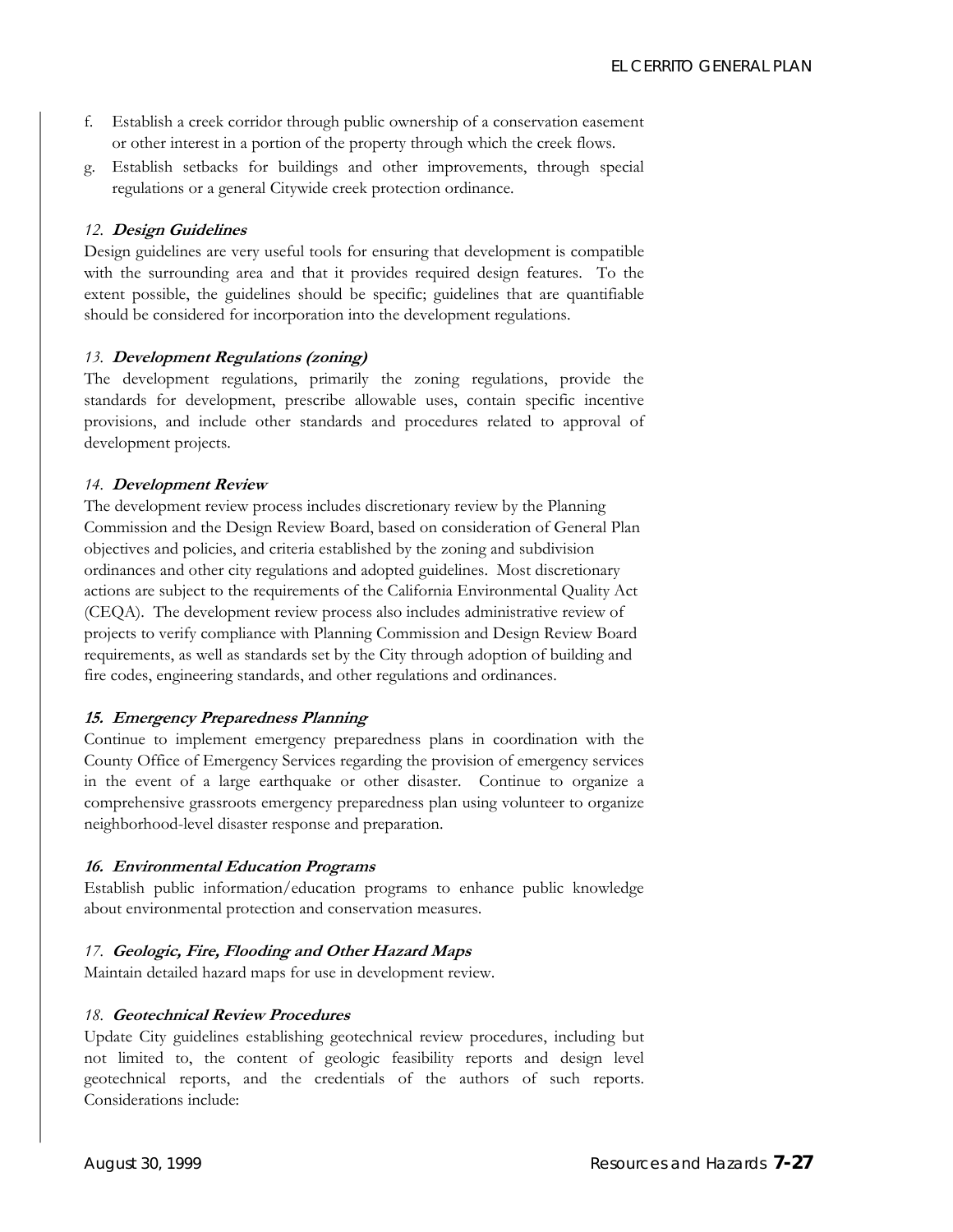- a. Implement procedures and requirements of the state-established Alquist-Priolo zone.
- b. Establish procedures addressing the type(s) of investigation, minimum report guidelines, minimum standards, technical review of reports submitted to the City, and enforcement of recommendations contained in the reports and City policy.
- c. Define types of projects and areas within the planning area that trigger report requirements for engineering geologic and/or geotechnical (soil and foundation engineering) reports to address these concerns.
- d. Require engineering geologic reports: (a) for certain projects within a Fault Studies Zone; and (b) for certain projects in hillside and flatland areas and within 50 feet of creekbanks.
- e. Require geotechnical reports for: (a) additions imposing significant new loads on existing foundations; (b) projects involving significant grading, particularly where located on a slope (e.g. swimming pools, basements); (c) repair of foundation distress; (d) landslide repairs; and (e) repair of distressed retaining walls over 4 feet in height.
- f. Require the engineering geologist of record (where one is required on the project) to be an engineering geologist certified by the State of California.
- g. Require the geotechnical consultant of record to be a registered civil engineer who holds a valid authorization to use the title "soil engineer" as provided in Section 6736.1 of the State of California Business and Professions Code.
- h. Continually revise the existing database to indicate those sites with geologic/geotechnical reports on file.

#### *19.* **Hazardous Materials Storage Tanks**

A comprehensive investigation of hazardous materials storage tanks should be undertaken for specific sites when development is proposed. The potential hazard of any tanks or former tank sites found should then be evaluated using California EPA and local regulatory guidelines, and remedied.

#### *20.* **Hazardous Soils**

Sites within El Cerrito that are contaminated with hazardous substances should be remediated in compliance with all applicable local, state, and federal laws and regulations. If it is not feasible to fully remediate soils, land uses may be restricted to protect public health and safety.

#### *21.* **Hazardous Waste Management**

Work with Contra Costa County, other cities in the county and other jurisdictions on implementing measures of the County Hazardous Waste Management Plan.

#### **22. Hillside Natural Area Vegetation Management Plan**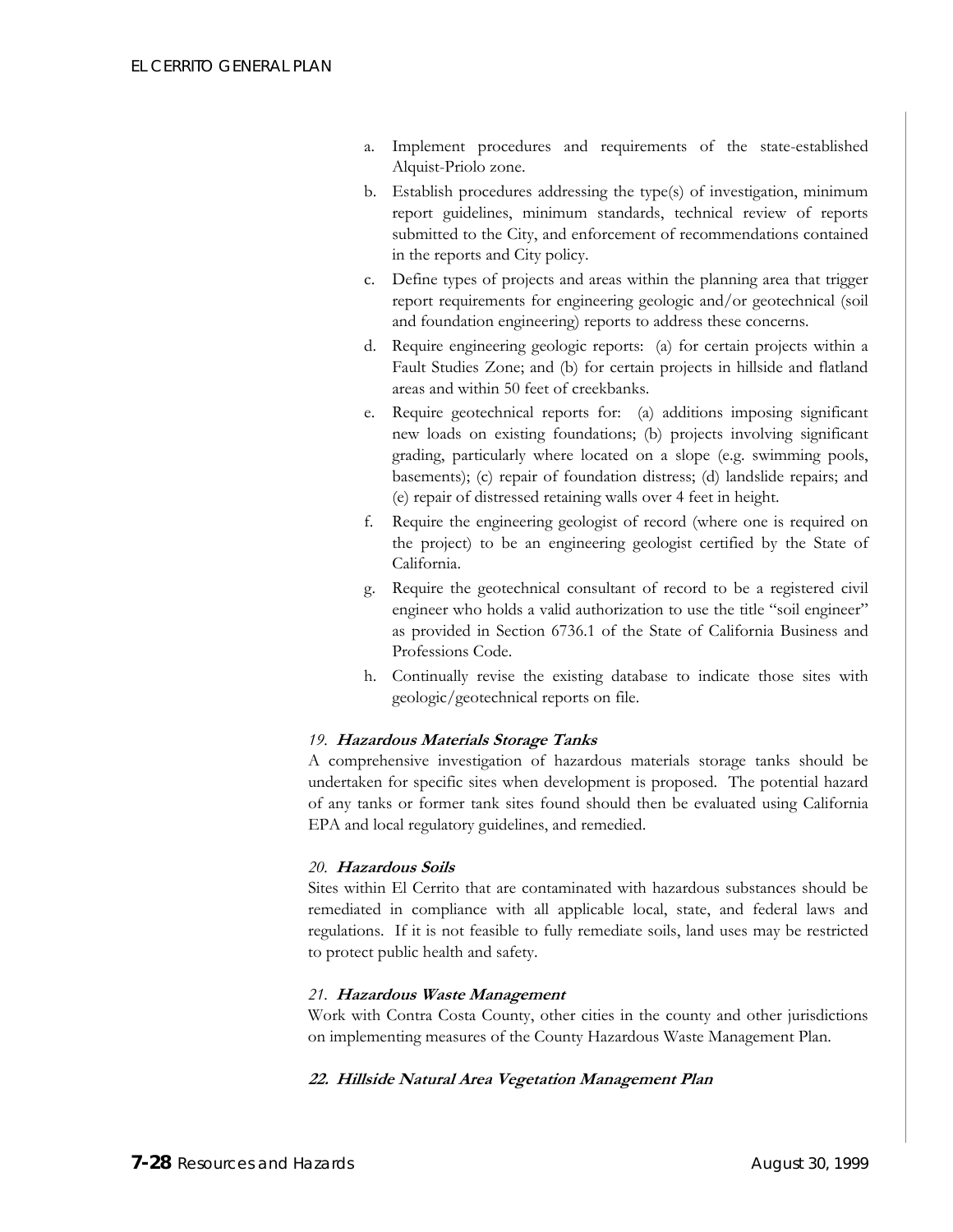Implement the Hillside Natural Area Vegetation Management Plan in coordination with fire reduction programs.

#### **23. Hillside Ordinance**

The City should examine its existing regulations regarding hillside development and assess other hillside ordinances, such as the City of Richmond's April 1997 Hillside Ordinance, to ensure that environmental and safety issues are properly addressed.

#### *24.* **Historic Preservation Ordinance**

Consider adopting a Historic Preservation Ordinance following procedures identified by the State Historic Preservation Office (SHPO) to protect historic resources and to ensure that new buildings and remodeling of existing buildings are compatible with City goals for preserving the City's historic resources and character. The City should also examine financial assistance options for eligible historic properties. The ordinance would:

- a. Establish standards for determining the historic value of potentially historic properties.
- b. Define historic areas where new development will be required to complement the character of the surrounding historic structures.
- c. Establish separate historic design guidelines that could be used to allow the adaptive re-use of historic buildings and facade improvements, and include guidelines and standards covering specific historical/architectural features, materials, colors, etc. for all new construction.
- d. Address Unreinforced Masonry Building safety.
- e. Establish exceptions from parking, lot coverage and setback requirements for historic buildings (through separate zoning amendment).

#### *25.* **Historical Inventory and Designation**

The City should initiate, or work with a local civic group to initiate, an inventory of structures or sites that may have architectural, historical, archeological, or cultural significance to the community. The City should then consider action to list the most significant structures or sites on the California Register of Historical Resources and the National Register of Historic Places.

#### **26. Intergovernmental Coordination**

The City should continue to coordinate with other cities, Contra Costa and Alameda counties, and other agencies to ensure that environmental objectives are achieved.

#### **27. Joint Watershed Goals Statement**

Assure ongoing general cooperation in the furtherance of joint watershed goals as adopted by the City of El Cerrito on September 5, 1995, and seek out opportunities to jointly apply for grants and jointly undertake planning, construction, educational, and watershed management projects which will be approved on a case-by-case basis by the respective governing bodies. Joint Watershed Goals include:

> a. Restoring creeks by removing culverts, underground pipes, and obstructions to fish and animal migration, and putting creeks in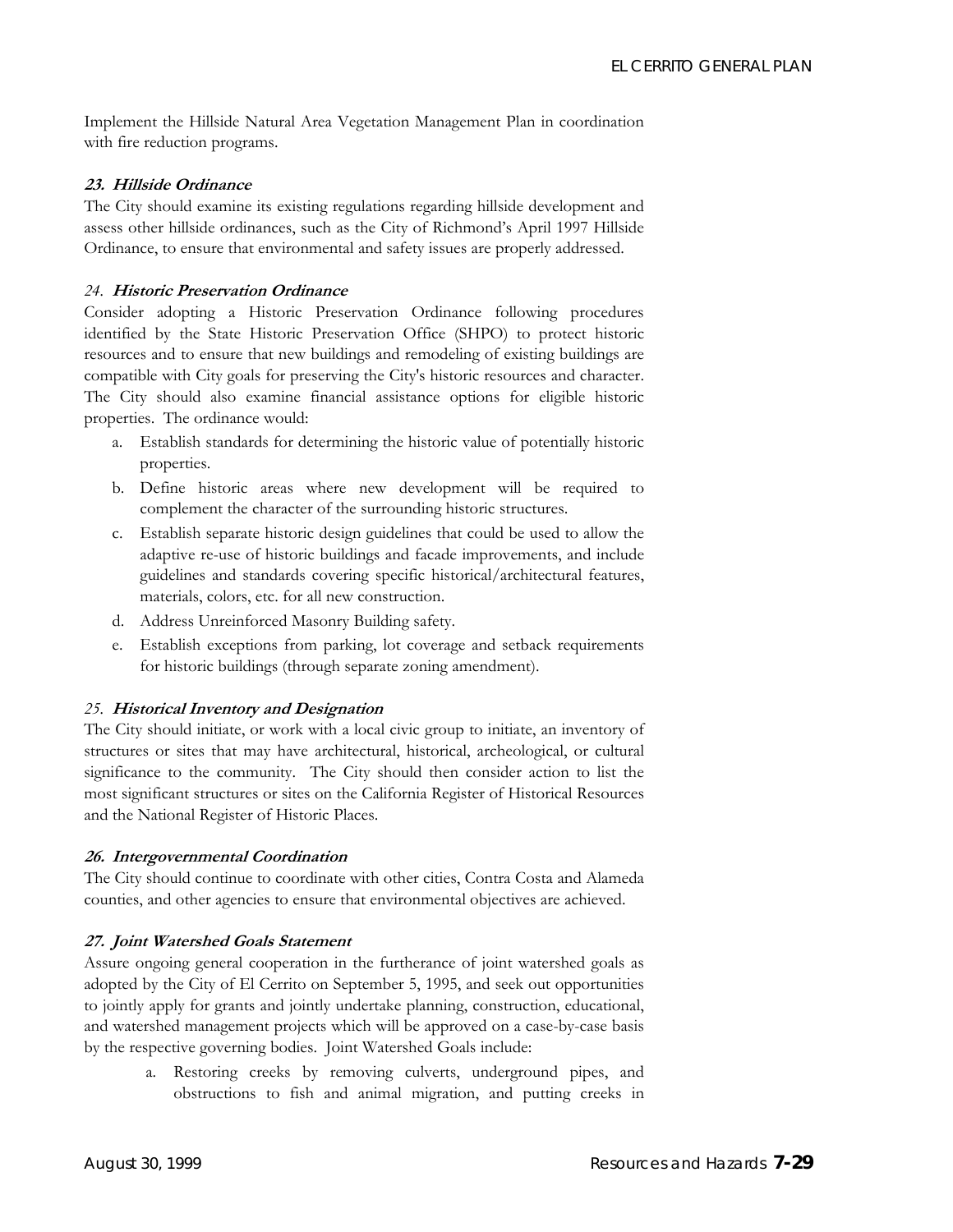restored channels up in the sunshine where people and wildlife can enjoy them.

- b. Restoring creek corridors as natural transportation routes with pedestrian and bicycle paths along creekside greenways; wherever possible, using creekside greenways to connect neighborhoods and commercial districts east of Interstate 80 freeway to the shoreline of San Francisco Bay and the San Francisco Bay Trail.
- c. Restoring a healthy freshwater supply to creeks and the Bay by eliminating conditions that pollute rainwater as it flows overland to creeks, and eliminating conditions that prevent a healthy amount of rainwater from soaking into the ground and replenishing the underground water supplies that nourish creeks.
- d. Instilling widespread public awareness of the value of developing infrastructure along lines that promote healthier watersheds and watershed-oriented open spaces where nature and community life can flourish.

#### *28.* **Noise Ordinance**

Adopt a noise ordinance to regulate noise-generating activities.

#### *29.* **Noise Standards Review**

Review development proposals to assure consistency with noise standards. The City will require the following and other means, as appropriate, to mitigate noise impacts on adjacent properties:

- a. Screen and control noise sources such as parking, outdoor activities and mechanical equipment.
- b. Increase setbacks for noise sources from adjacent dwellings.
- c. Wherever possible do not remove fences, walls or landscaping that serve as noise buffers, although design, safety and other impacts must be addressed.
- d. Use soundproofing materials and double glazed windows.
- e. Control hours of operation, including deliveries and trash pickup to minimize noise impacts.

The City will use the Future Noise Contours data to determine if additional noise studies are needed for proposed development.

#### 30. **Open Space Preservation Program**

See Implementation Section of Chapter 4.

#### *31.* **Release of Hazardous Materials**

Update emergency preparedness planning and education related to the release of hazardous materials from refineries and chemical plants in West County to take into account risk management plans of operators.

#### **32. Riparian and Stream Restoration Programs**